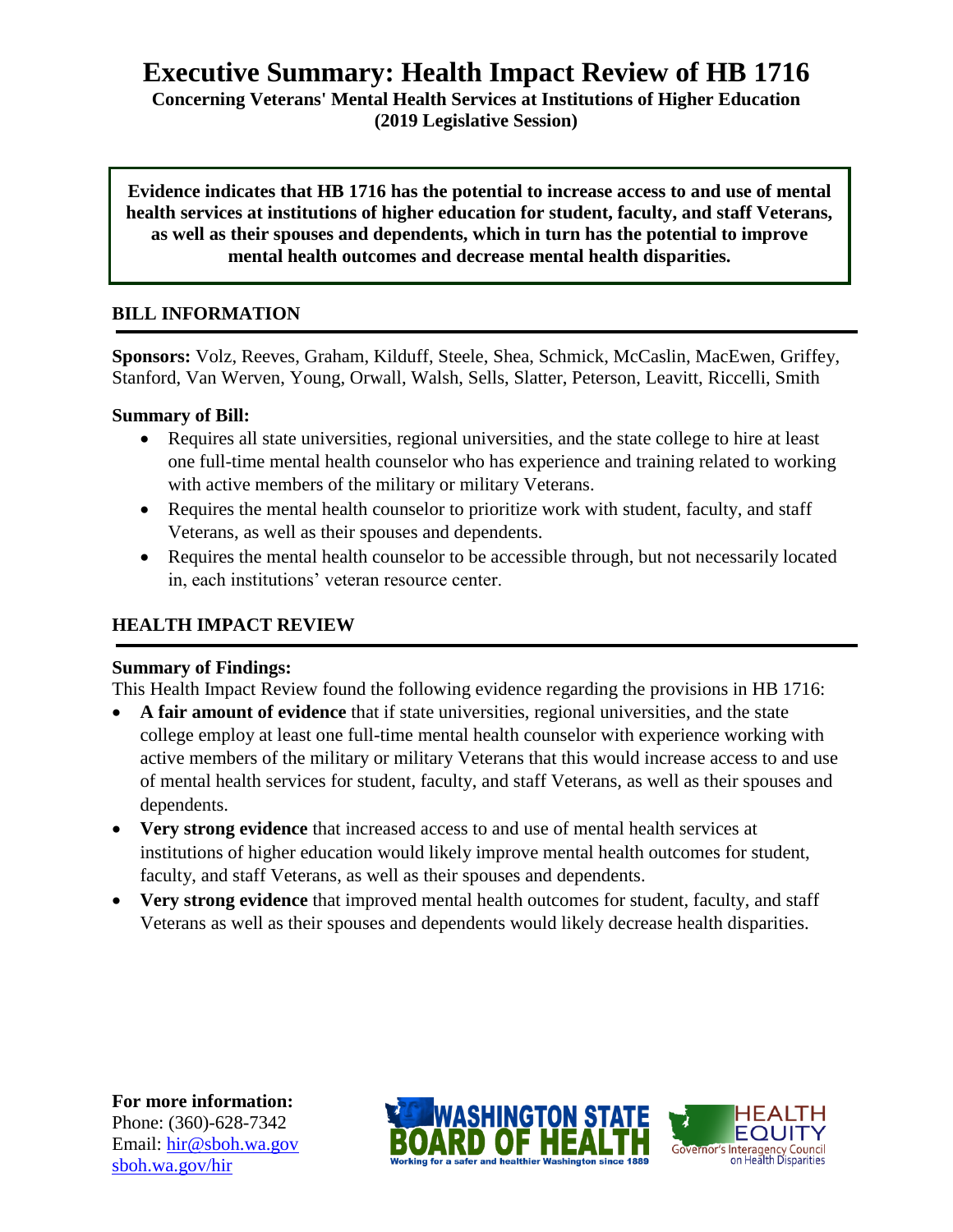## **Health Impact Review of HB1716**

**Concerning Veterans' mental health services at institutions of higher education (2019 Legislative Session)**

January 29, 2019

**Staff contact:** Lindsay Herendeen Phone: (360) 628-6823 Email: [lindsay.herendeen@sboh.wa.gov](mailto:lindsay.herendeen@sboh.wa.gov)

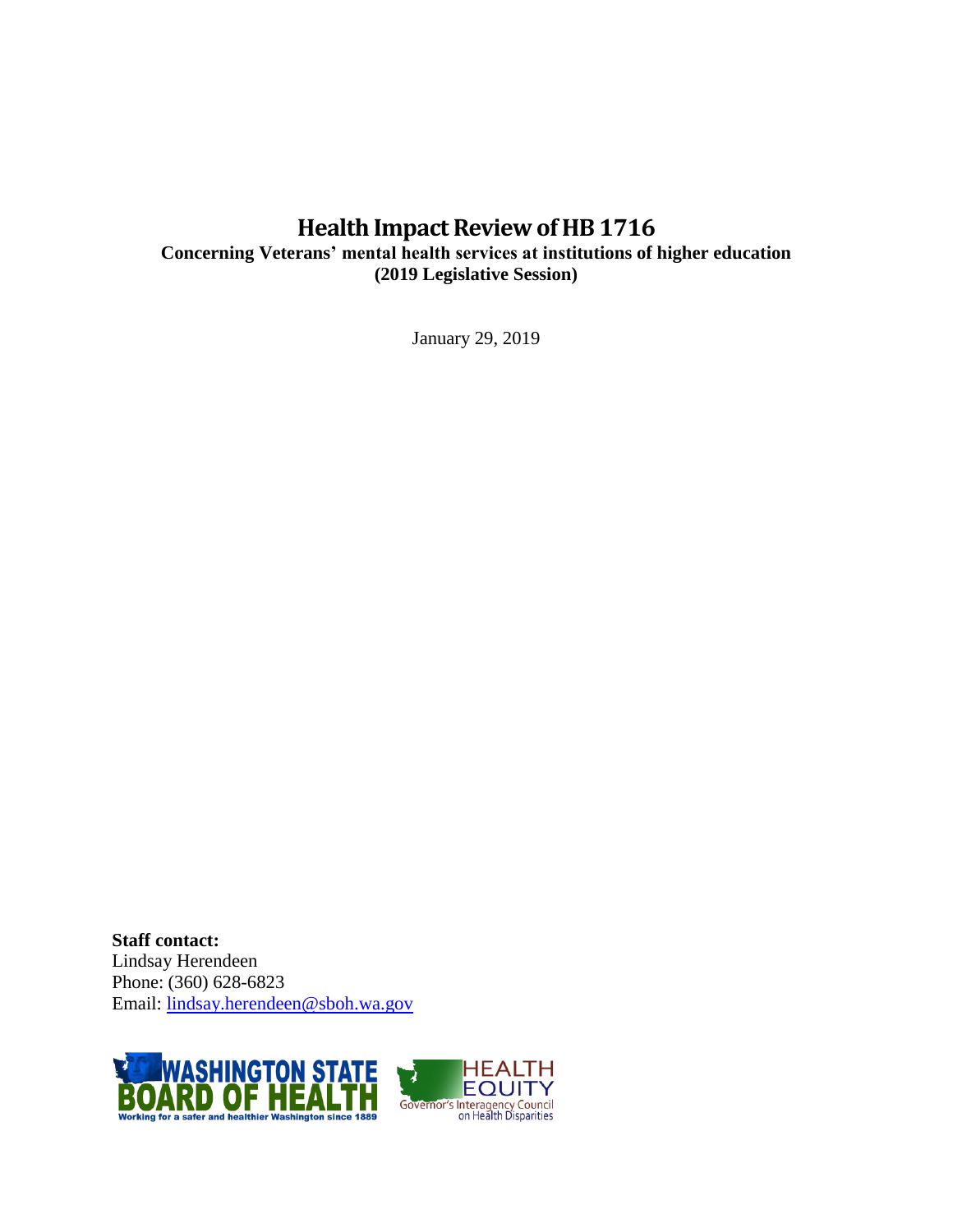## **Acknowledgements**

We would like to thank the key informants who provided consultation and technical support during this Health Impact Review.

## **Contents**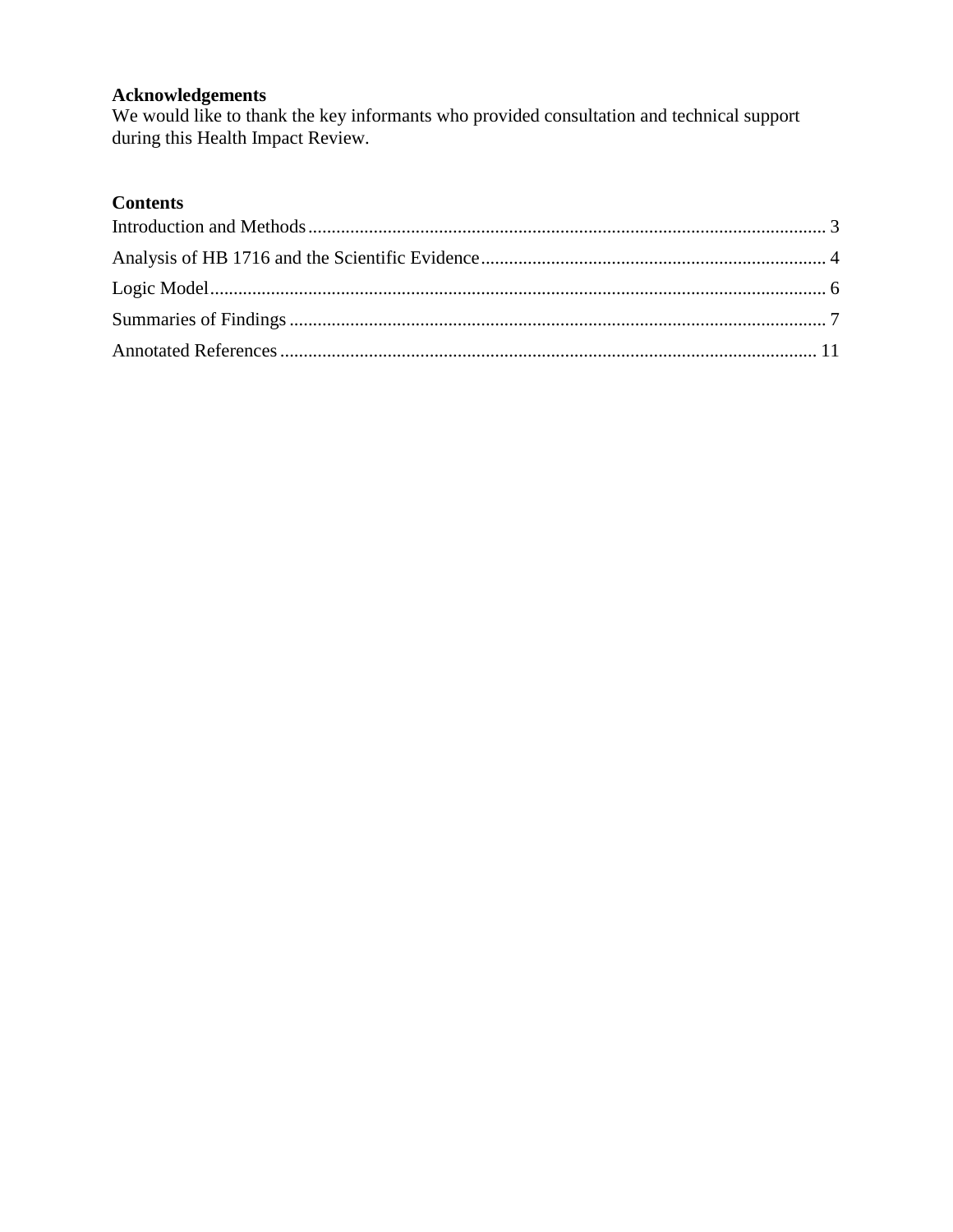#### **Introduction and Methods**

<span id="page-3-0"></span>A Health Impact Review is an analysis of how a proposed legislative or budgetary change will likely impact health and health disparities in Washington State [\(RCW 43.20.285\)](http://apps.leg.wa.gov/rcw/default.aspx?cite=43.20.285). For the purpose of this review 'health disparities' have been defined as the differences in disease, death, and other adverse health conditions that exist between populations [\(RCW 43.20.270\)](http://apps.leg.wa.gov/rcw/default.aspx?cite=43.20.270). This document provides summaries of the evidence analyzed by State Board of Health staff during the Health Impact Review of House Bill 1716 (HB [1716\)](https://app.leg.wa.gov/billsummary?BillNumber=1716&Year=2019&Initiative=false).

Staff analyzed the content of HB 1716 and created a logic model depicting possible pathways leading from the provisions of the bill to health outcomes. We consulted with experts and contacted key informants about the provisions and potential impacts of the bill. We conducted an objective review of published literature for each pathway using databases including PubMed, Google Scholar, and University of Washington Libraries. More information about key informants and detailed methods are available upon request.

The following pages provide a detailed analysis of the bill including the logic model, summaries of evidence, and annotated references. The logic model is presented both in text and through a flowchart (Figure 1). The logic model includes information on the strength-of-evidence for each relationship. The strength-of-evidence has been defined using the following criteria:

- Not well researched: the review of literature yielded few if any studies or only yielded studies that were poorly designed or executed or had high risk of bias.
- **A fair amount of evidence:** the review of literature yielded several studies supporting the association, but a large body of evidence was not established; or the review yielded a large body of evidence but findings were inconsistent with only a slightly larger percentage of the studies supporting the association; or the research did not incorporate the most robust study designs or execution or had a higher than average risk of bias.
- **Strong evidence:** the review of literature yielded a large body of evidence on the relationship (a vast majority of which supported the association) but the body of evidence did contain some contradictory findings or studies that did not incorporate the most robust study designs or execution or had a higher than average risk of bias; or there were too few studies to reach the rigor of "very strong evidence;" or some combination of these.
- Very strong evidence: the review of literature yielded a very large body of robust evidence supporting the association with few if any contradictory findings. The evidence indicates that the scientific community largely accepts the existence of the association.

This review was subject to time constraints, which influenced the scope of work for this review. The annotated references are only a representation of the evidence and provide examples of current research. In some cases only a few review articles or meta-analyses are referenced. One article may cite or provide analysis of dozens of other articles. Therefore the number of references included in the bibliography does not necessarily reflect the strength-of-evidence. In addition, some articles provide evidence for more than one research question, so are referenced multiple times.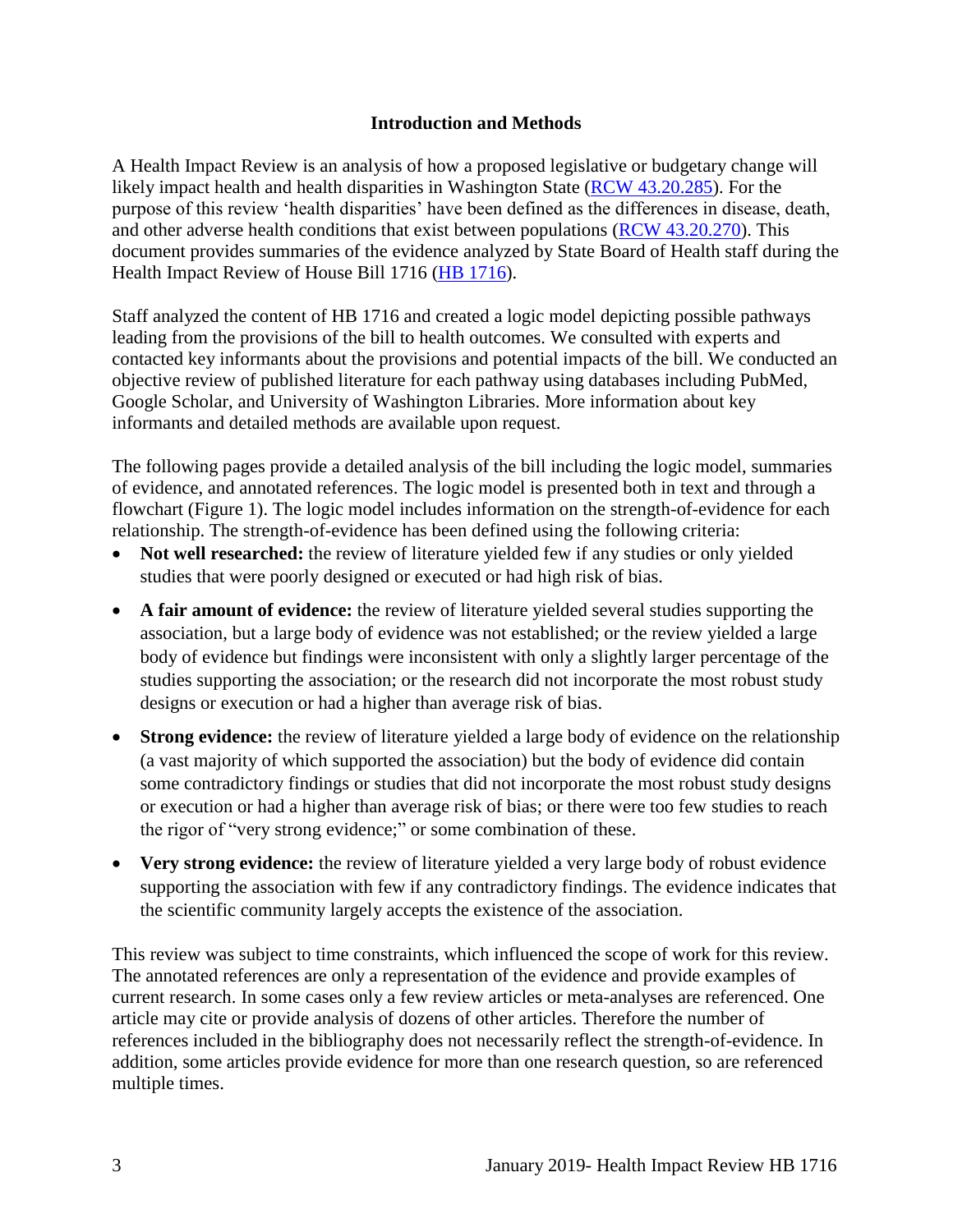## **Analysis of HB 1716 and the Scientific Evidence**

## <span id="page-4-0"></span>**Summary of HB 1716**

- Requires all state universities, regional universities, and the state college to hire at least one full-time mental health counselor who has experience and training related to working with active members of the military or military Veterans.
- Requires the mental health counselor to prioritize work with student, faculty, and staff Veterans, as well as their spouses and dependents.
- Requires the mental health counselor to be accessible through, but not necessarily located in, each institutions' veteran resource center.

## **Health impact of HB 1716**

Evidence indicates that HB 1716 has the potential to increase access to and use of mental health services at institutions of higher education for student, faculty, and staff Veterans, as well as their spouses and dependents, which in turn has the potential to improve mental health outcomes and decrease mental health disparities.

## **Pathway to health impacts**

The potential pathways leading from the provisions of HB 1716 to decreased health disparities are depicted in Figure 1. There is a fair amount of evidence that if state universities, regional universities, and the state college employ at least one full-time mental health counselor with experience working with active members of the military or military Veterans that this would increase access to and use of mental health services for student, faculty, and staff Veterans, as well as their spouses and dependents.<sup>1-8</sup> There is very strong evidence that increased access to and use of mental health services at institutions of higher education would likely improve mental health outcomes for student, faculty, and staff Veterans, as well as their spouses and dependents.<sup>[9,](#page-15-0)[10](#page-15-1)</sup> Further, there is very strong evidence that improved mental health outcomes for student, faculty, and staff Veterans as well as their spouses and dependents would likely decrease mental health disparities among these populations. $2,4,7,11-20$  $2,4,7,11-20$  $2,4,7,11-20$  $2,4,7,11-20$ 

Due to time limitations we only researched the most direct connections between provisions of the bill and decreased health disparities and did not explore the evidence for all possible pathways. For example, potential pathways that were not researched include:

 Evidence for how access to mental health services for student Veterans impacts academic performance and adjustment to campus life.<sup>[3,](#page-11-1)[18](#page-19-0)</sup>

## **Magnitude of impact**

Nationally, approximately 1 million current or former service members use Veterans Affairs educational benefits each year, and this number has been increasing over time.<sup>3</sup> A 2018 report by Disabled American Veterans (DAV) states that 51% of Veterans go on to higher education.<sup>11</sup> DAV also found that a higher percentage of female Veterans were enrolled in college compared to female non-Veterans across all age ranges (for example, 33.7% of female Veterans aged 18-34 were enrolled in college compared to  $27\%$  of non-Veterans).<sup>11</sup>

Six institutions of higher education in Washington State would be impacted by this legislation, including University of Washington, Washington State University, Eastern Washington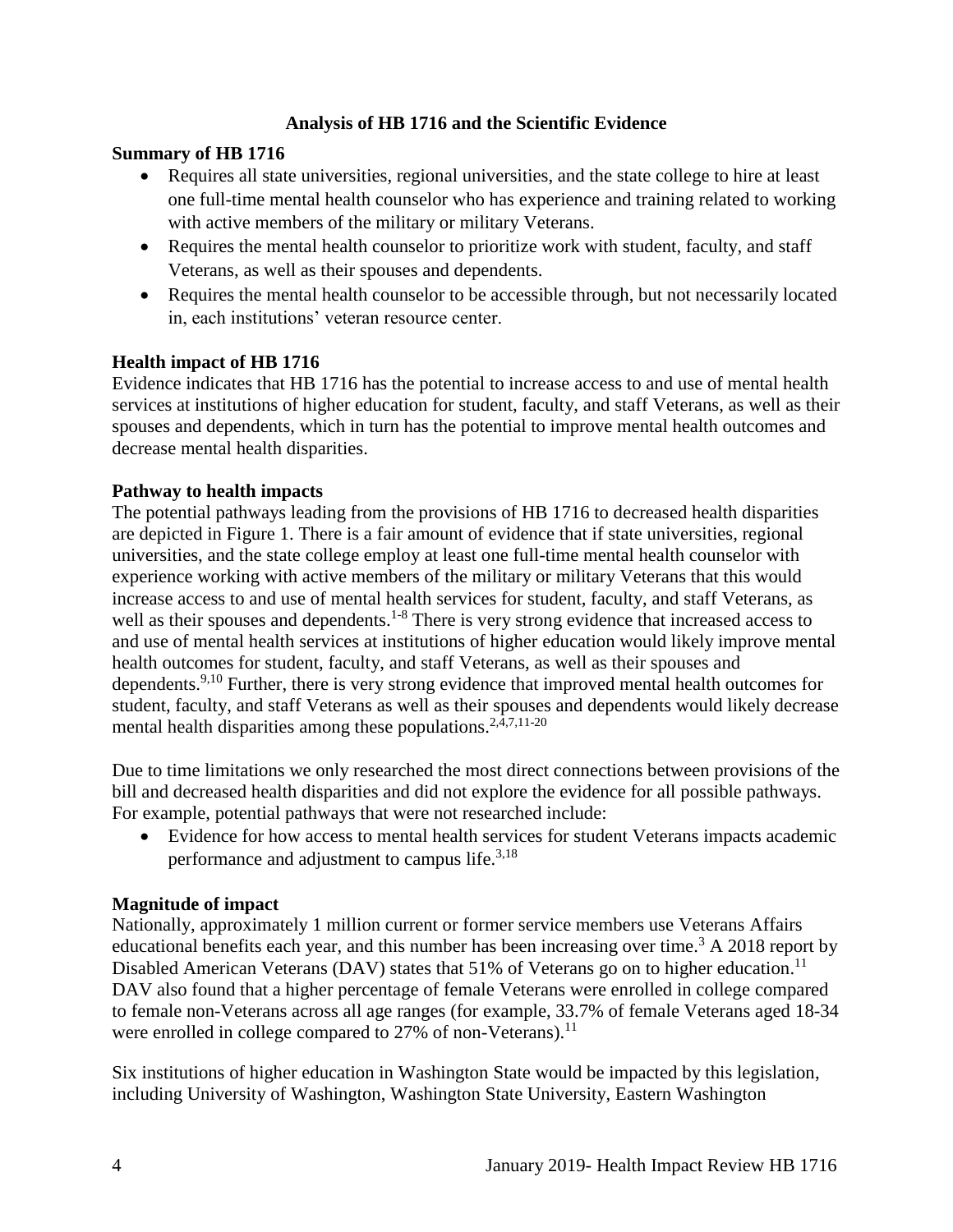University, Western Washington University, Central Washington University, and The Evergreen State College. Each of these institutions has an established Veteran resource center. There are approximately 3,246 to 3,887 student Veterans in total across these schools (personal communication, February 2017). Since faculty and staff are not required to disclose their Veteran status, it is unclear how many faculty and staff Veterans would be directly impacted.

There are an additional 3,054 to 3,270 students who have self-reported as a dependent of a Veteran across these six institutions of higher education. However, these students may or may not be the dependent of a student, faculty, or staff Veteran at one of these schools. In addition, since the number of dependents reported is based on individuals accessing services at the Veteran resource centers, these numbers likely underestimate the actual number of spouses and dependents that would be impacted by this bill.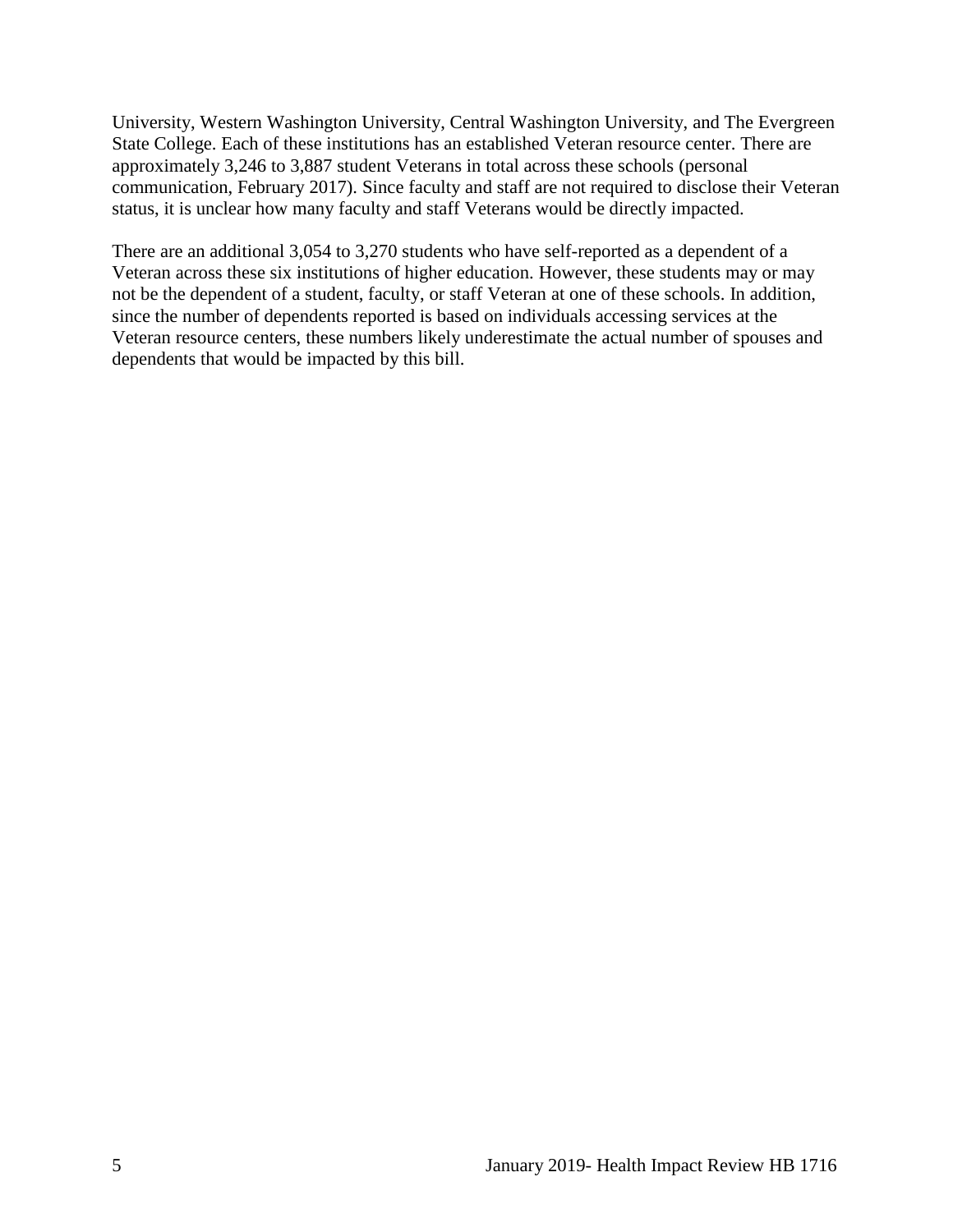#### **Logic Model**

<span id="page-6-0"></span>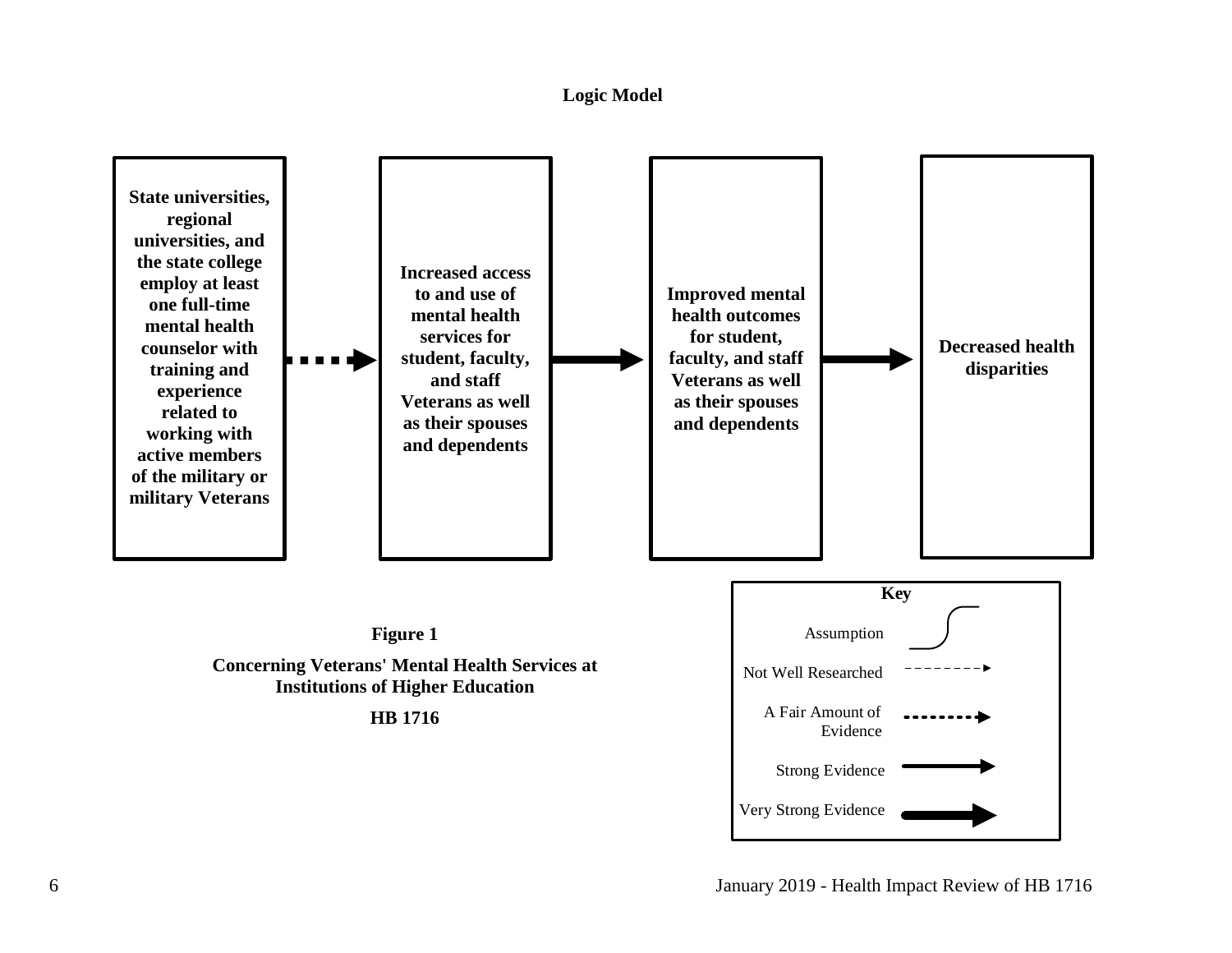#### **Summaries of Findings**

<span id="page-7-0"></span>**Will employing at least one full-time mental health counselor with experience and training related to working with active members of the military or military Veterans at state universities, regional universities, and the state college increase access to and use of mental health services by student, faculty, and staff Veterans, as well as their spouses and dependents?**

There is a fair amount of evidence that if state universities, regional universities, and the state college employ at least one full-time mental health counselor with experience working with active members of the military or military Veterans this would increase access to and use of mental health services for student, faculty, and staff Veterans, as well as their spouses and dependents.

There is a body of evidence documenting barriers to accessing mental health services for active duty military personnel and Veterans. Military members and Veterans experience financial, structural, and social barriers in accessing mental health services.<sup>3</sup> Financial barriers include cost of care and requirements from the Department of Veterans Affairs  $(VA)$ <sup>[2,](#page-11-0)[3](#page-11-1)</sup> The VA requirements make up an eight level tiered priority system that is set up to, "ration care because of limited budgets and capacity."<sup>2</sup> The American Public Health Association noted that, "three of the eight tiers include an income eligibility requirement. Top priority goes to Veterans with 50% or more disability or those who are unemployable as a result of their disability. The second tier includes those with 30% to 40% disability. Former prisoners of war and medal winners are grouped in the third tier. Veterans in lower priority tiers may not be able to access care or may face copays for many types of care services."<sup>2</sup>

Structural barriers include long appointment wait times, difficulty scheduling appointments, and shortage of health care providers.<sup>2-4</sup> According to a VA audit, the number one barrier to timely access to care for Veterans is a lack of provider appointment slots, which may be attributed to a shortage of doctors in the VA and a growing veteran population.<sup>2</sup> Similarly, a barriers to care assessment among female Veterans found that full-time student Veterans reported "less satisfaction with getting an appointment as soon as needed" compared to other groups.<sup>4</sup> In addition, students, faculty, and staff at institutions of higher education may not be located near a VA facility, making access through the VA more difficult.<sup>4</sup>

Social barriers include military culture, mental health stigma, concerns about privacy/confidentiality, concerns that mental health treatment would be documented in military records, embarrassment, and fear of impact on career.<sup>1-5</sup> Female Veterans also reported avoiding care at the VA because of past sexual trauma.<sup>4</sup> A summary report on barriers to care notes that, "given the historically male dominated culture and patient base in VA facilities, women who already had misgivings about seeking care may be even more hesitant when faced with barriers of both mental health stigma and gender sensitivity issues."<sup>4</sup>

These barriers result in many active duty military members and Veterans not seeking the care they need. One author summarized previous research findings that, "56% to 87% of service members experiencing psychological distress after deployment report that they did not receive psychological help."<sup>2</sup> Similarly, 52% of female Veterans indicated a need for mental health care,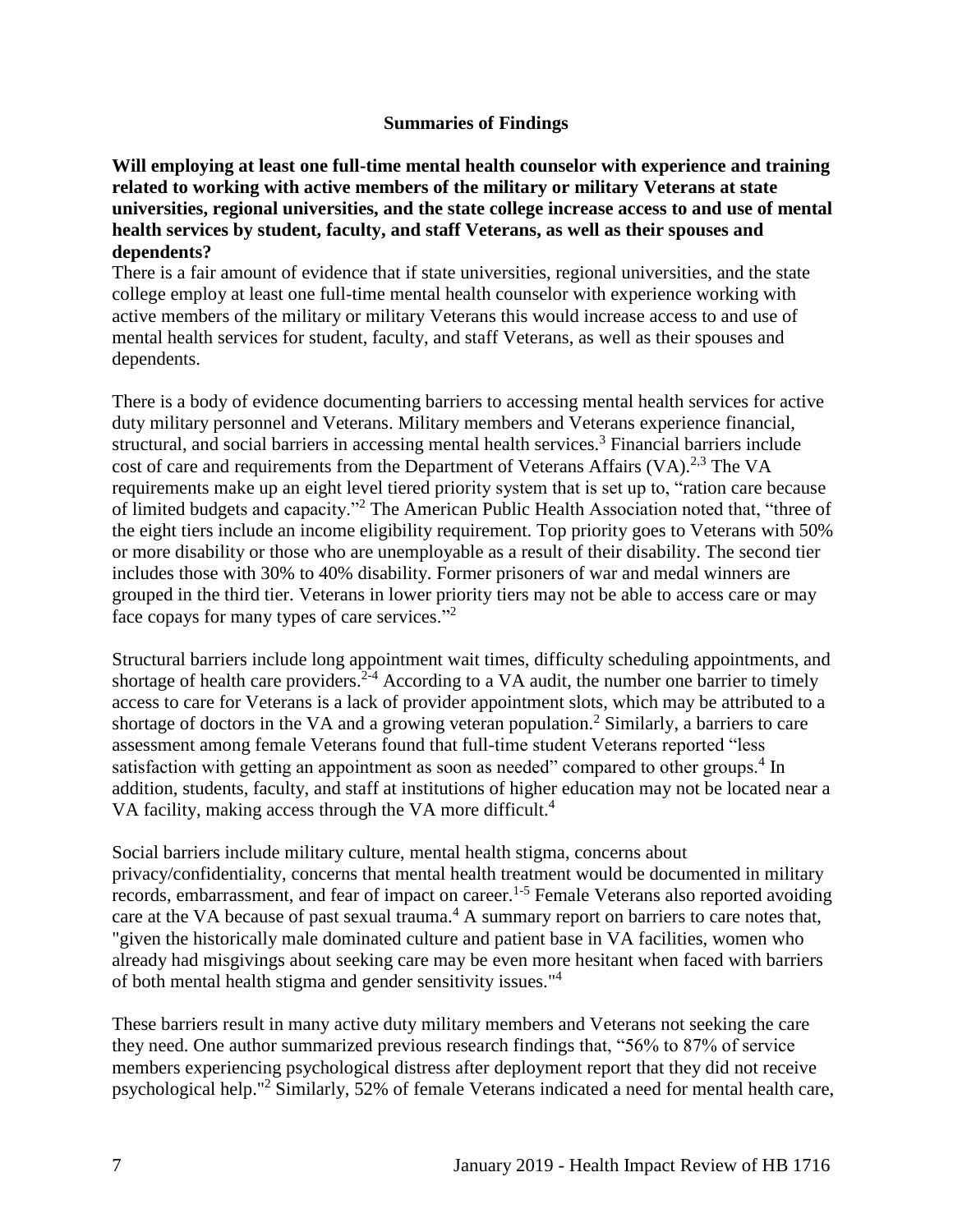with 24% feeling hesitant to seek services.<sup>4</sup> Given these barriers, some researchers have concluded that community-based models of care may be a way to overcome issues of access to and use of mental health services for student, faculty, and staff Veterans.<sup>8</sup>

For example, analysis of a national survey found that the majority (52%) of student service members and student Veterans that have experienced combat-related trauma accessed mental health services in the past year.<sup>3</sup> Student service members and student Veterans that had experienced combat-related trauma and interpersonal violence were 4.5 times more likely to have accessed mental health services in the past year than non-trauma exposed students.<sup>3</sup> However, while service utilization is high among this population, campus-based mental health services appear to remain underutilized.<sup>3</sup> Similarly, while a study of student Veterans in the U.S. found that a large majority of student Veterans reported using on-campus services including the campus Veterans Affairs office (82%), office of financial aid (76%), and on-campus student health services (34%), only 14% of respondents reported using the counseling center.<sup>6</sup> The majority of student Veterans using counseling centers reported benefits and positive experiences from using this service.<sup>6</sup> Taken together, these findings suggest that students are already using their school's Veteran resource center and the addition of a mental health counselor to these centers may improve access to and use of services for this population.

A 2018 survey with military personnel found that 77% of respondents said they would prefer to see a psychologist who was a Veteran.<sup>5</sup> This finding held across all groups and demographics (including age, race/ethnicity, gender, education level, characteristics of military service, deployment history, and attitudes about psychotherapy in general).<sup>5</sup> In addition, willingness to seek mental health services was higher when the potential psychotherapist was a Veteran. The study authors concluded, "findings imply that having the opportunity to receive treatment by a psychotherapist who is a Veteran may remove barriers for treatment and encourage more service members and Veterans to seek and obtain the help that they need."<sup>5</sup> While there has been little research to understand the extent to which mental health counselors with military training are currently available on college campuses, a study of 80 universities in California found that only 4 campuses had mental health counselors with training or experience in military culture and only 30% of campuses offered combat-specific mental health training to students, faculty, or staff.<sup>7</sup> These findings suggest that increasing the availability of counseling staff with experience in military culture on college campus may improve access to and use of mental health services for student Veterans.

Lastly, discussions with staff from the Veteran resource center at each of the six institutions of higher education that would be impacted by HB 1716 indicated that, if there were a dedicated mental health counselor on campus, their counseling services would be greatly used (personal communication, February 2017). A number of staff also mentioned that other services that are currently available are at full capacity and that the addition of a full-time mental health counselor would be beneficial.

Taken together, there is a fair amount of evidence that adding at least one full-time mental health counselor with experience working with active members of the military or military Veterans would increase access to and use of mental health services for student, faculty, and staff Veterans, as well as their spouses and dependents.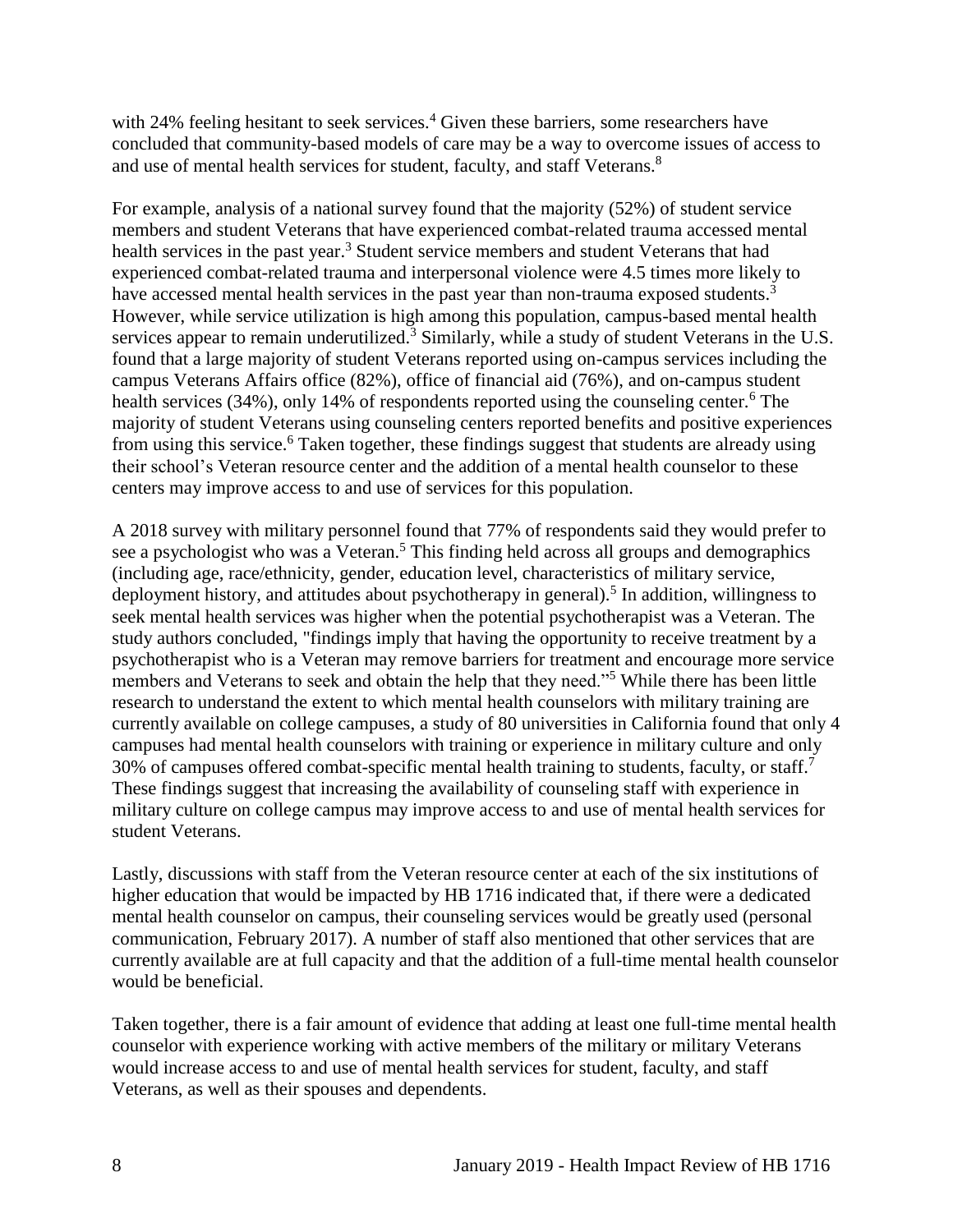#### **Will increased access to and use of mental health services at institutions of higher education improve mental health outcomes for student, faculty, and staff Veterans, as well as their spouses and dependents?**

There is very strong evidence that increased access to and use of mental health services at institutions of higher education would likely improve mental health outcomes for student, faculty, and staff Veterans, as well as their spouses and dependents. There is a large body of evidence supporting the positive association between using health services for the early detection and treatment of mental health disorders<sup>10</sup> and improved health outcomes. There is strong consensus in the scientific literature supporting this association, therefore we are providing only one example here. A large systematic review published by the Agency for Healthcare Research and sponsored by the Department of Defense and the Department of Veterans Affairs, which included 1,042 full-length articles, provided a set of guidelines regarding major depressive disorder.<sup>9</sup> One of the recommendations is that "patients with complex [major depressive disorder] (severe, chronic or recurrent) be offered specialty care by providers with mental health expertise in order to ensure better outcomes and effective delivery of evidence-based treatment strategies."<sup>9</sup> This recommendation is discussed in further detail and the relevant literature is cited with the findings that patients who were referred to mental health care settings with behavioral health specialists had significantly better outcomes than those who remained in an integrated primary care setting.<sup>9</sup> The Department of Defense and the Department of Veterans Affairs also issued other guidelines related to mental health, including guidelines for the management of concussion-mild traumatic brain injury and guidelines for the assessment and management of patients at risk for suicide, among others.<sup>9</sup> Overall, there is a large body of evidence supporting evidence-based treatment for mental health concerns for service members and Veterans.<sup>10</sup>

#### **Will improved mental health outcomes for student, faculty, and staff Veterans as well as their spouses and dependents decrease health disparities?**

There is very strong evidence that improved mental health outcomes for student, faculty, and staff Veterans as well as their spouses and dependents would likely decrease health disparities. A large body of evidence demonstrates a high burden of mental health issues among Veterans in the U.S. It is well-documented that Veterans have significantly higher levels of psychiatric illness, depression, anxiety, isolation, post-traumatic stress disorder (PTSD), substance use, alcohol problems, and self-harm than civilian counterparts.<sup>[2](#page-11-0)[,11](#page-16-0)[,12](#page-16-1)[,15](#page-17-0)[,20](#page-19-1)</sup> For example, "Nearly 50%" of combat Veterans from Iraq report that they have suffered from PTSD, and close to 40% of these same Veterans report 'problem alcohol use."<sup>2</sup>

Women who are actively deployed or exposed to combat situations have higher levels of PTSD, depression during pregnancy, and postpartum depression than women who have not served in the military.<sup>20</sup> In addition, women in the military and female Veterans also experience high levels of intimate partner violence and military sexual trauma.<sup>20</sup> The Department of Veterans Affairs has reported that approximately 20% of women Veterans reported a history of military sexual trauma, defined as "the experience of sexual harassment or attempted or completed sexual assault during military service."<sup>20</sup> A survey of female Veterans conducted by the Department of Veterans Affairs found that 57% of female Veterans experienced threat or force of sex while in the military, 34% of female Veterans experienced depression, 13% of female Veterans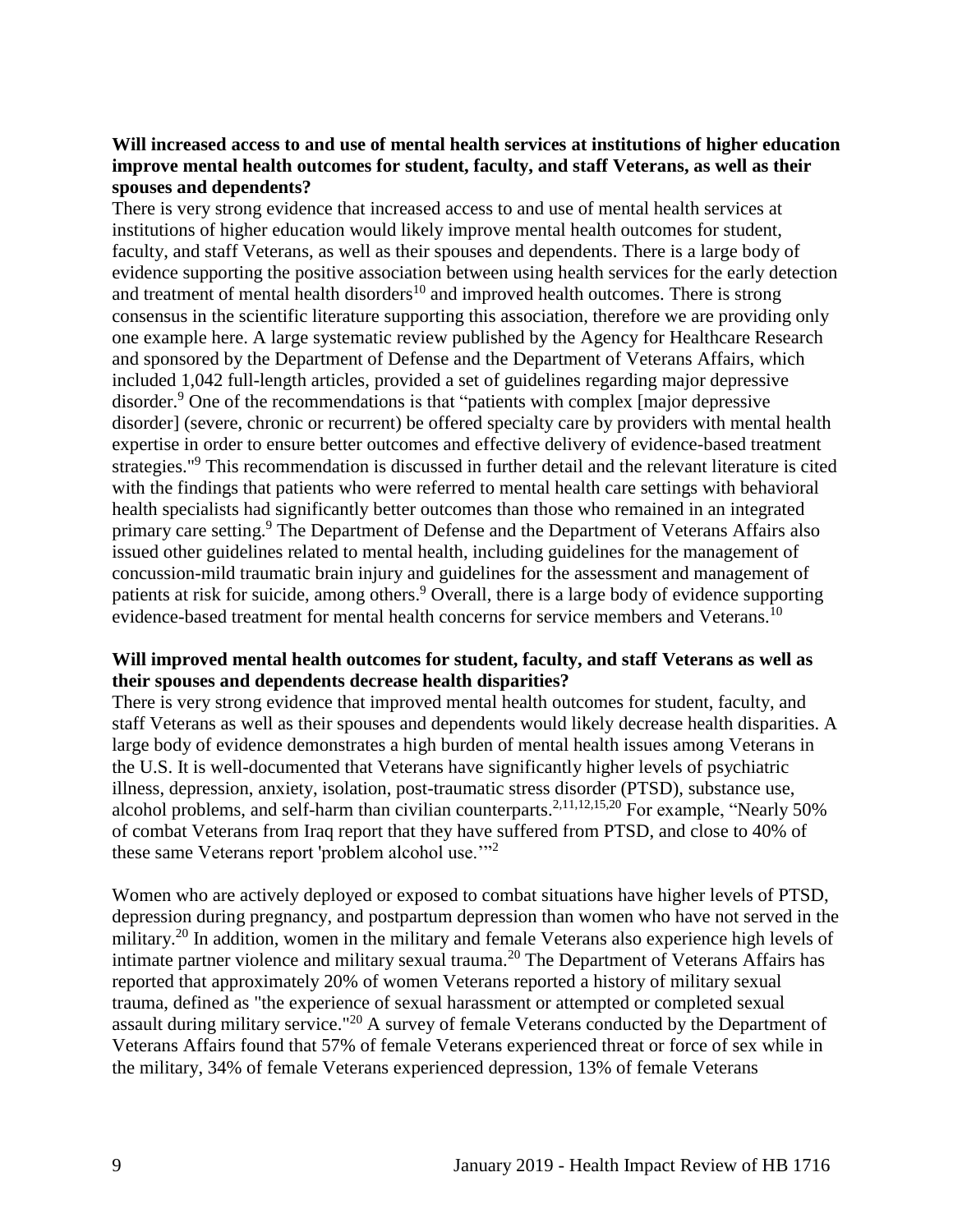experienced Post-Traumatic Stress Syndrome (PTSD), and 2% experienced Traumatic Brain Injury. $4$ 

Evidence also indicates that military families, including children, experience a number of stressors related to the demands of deployment.<sup>19</sup> Studies have examined the impact of deployment on spouses and families of military members and have demonstrated an increased risk of negative health effects such as stress, anxiety, depression, and behavioral problems and suicidal ideation among children and adolescents.<sup>[16,](#page-18-0)[19](#page-19-2)</sup>

Looking specifically at outcomes among students, a number of studies noted a higher risk of self-harm, PTSD, and depression for student Veterans compared to their civilian counterparts.<sup>[12](#page-16-1)[,15](#page-17-0)[,17](#page-18-1)[,18](#page-19-0)</sup> Overall, student Veterans experience higher risks of psychosocial, academic, and mental health concerns compared to non-Veteran students.[7,](#page-14-0)[11](#page-16-0) One study also found that those student service members/Veterans who identify as lesbian, gay, or unsure exhibit significantly greater rates of outcomes such as feeling hopeless or exhausted, overwhelming anxiety, and personal stressors compared to nonmilitary students.<sup>12</sup> Further, for student service members/Veterans binge drinking was positively correlated with symptoms such as depression, anxiety, and PTSD, and these associations were not seen among civilian students.<sup>[13,](#page-17-1)[14](#page-17-2)</sup>

<span id="page-10-0"></span>Therefore, improving mental health outcomes for student, faculty, and staff Veterans, as well as their spouses and dependents, would likely decrease mental health disparities among this population.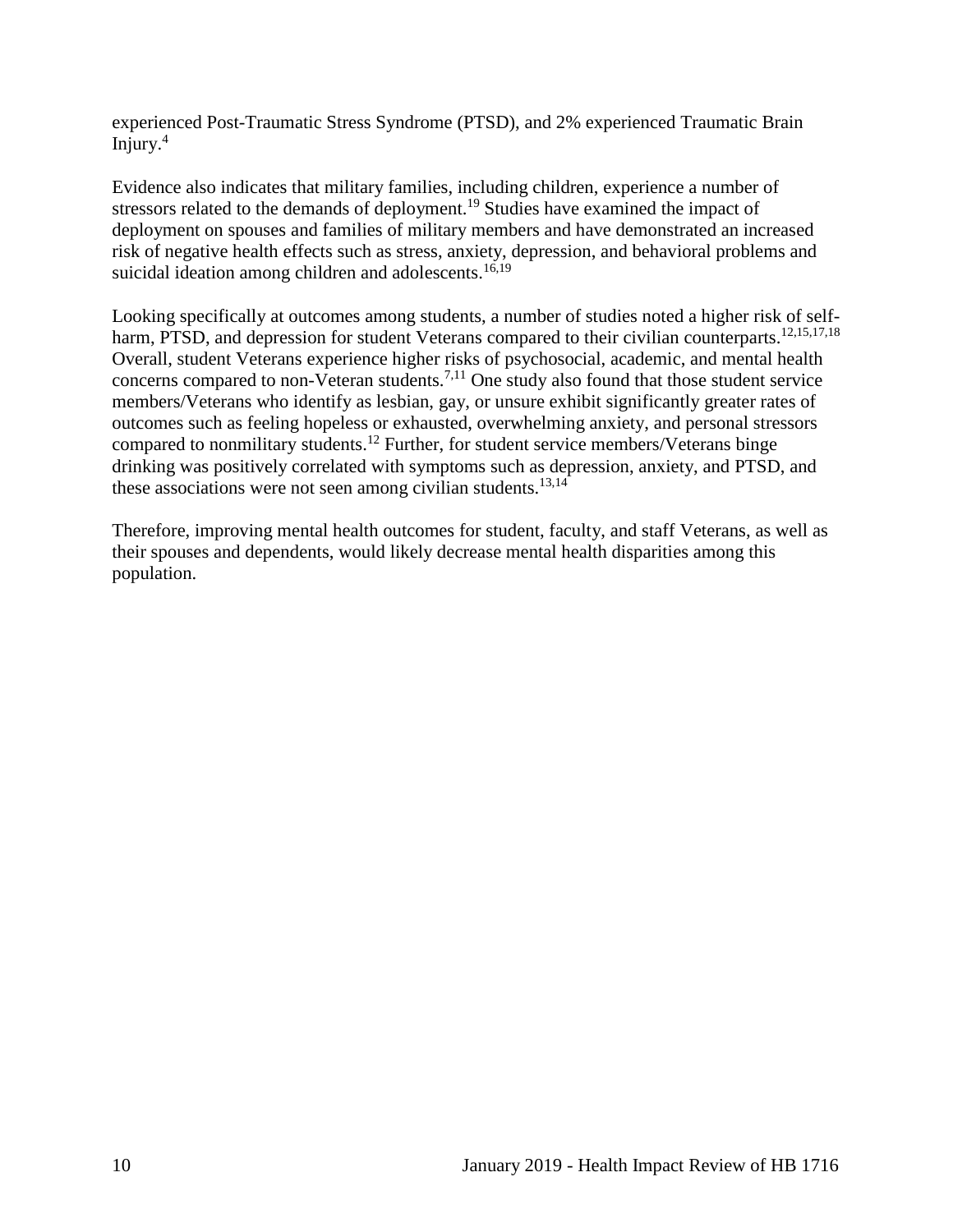#### **Annotated References**

#### **Uncategorized References**

#### 1. **Bonar E. E., Bohnert K. M., Walters H. M., et al. Student and nonstudent national guard service members/veterans and their use of services for mental health symptoms.**  *Journal of American College Health.* **2015;63(7):437-446.**

Bonar et al. used data from 1,449 National Guard service members/Veterans (SM/V) who were attending a university in the midwestern U.S. to compare mental health symptoms and use of services among student and nonstudent service members/Veterans. Surveys were administered approximately 6 months after individuals returned from deployment between October 2011 and July 2013. Participants completed a number of surveys that assessed student status, patient health, mental health service use, perceived stigma and barriers to accessing care and screening for generalized anxiety disorder, posttraumatic stress disorder (PTSD), and alcohol use disorder. Among those service members/Veterans who screened positive for any of the mental health symptoms, both students and nonstudents had low levels of mental health service utilization (not statistically significantly different). Particularly among students, perceived barriers to care included concerns about treatment being documented in their military records (43%), embarrassment (31%), difficulty scheduling appointments (26.8%), and fear that it would harm their career (29%).

## <span id="page-11-0"></span>2. **Removing Barriers to Mental Health Services for Veterans (Policy Statement Number 201411). 2014; Available at: [https://www.apha.org/policies-and-advocacy/public](https://www.apha.org/policies-and-advocacy/public-health-policy-statements/policy-database/2015/01/28/14/51/removing-barriers-to-mental-health-services-for-veterans)[health-policy-statements/policy-database/2015/01/28/14/51/removing-barriers-to-mental](https://www.apha.org/policies-and-advocacy/public-health-policy-statements/policy-database/2015/01/28/14/51/removing-barriers-to-mental-health-services-for-veterans)[health-services-for-veterans.](https://www.apha.org/policies-and-advocacy/public-health-policy-statements/policy-database/2015/01/28/14/51/removing-barriers-to-mental-health-services-for-veterans) Accessed.**

In this policy statement by the American Public Health Association (APHA), APHA presents an overview of the issue of mental illness among Veterans in the U.S. and presents recommendations to improving access to mental health care in this population. The article begins by presenting a problem statement and evidence from the literature. For example, the authors state that, "Veterans have disproportionate rates of mental illness, particularly posttraumatic stress disorder (PTSD), substance abuse disorders, depression, anxiety, and military sexual trauma. Nearly 50% of combat Veterans from Iraq report that they have suffered from PTSD, and close to 40% of these same Veterans report 'problem alcohol use'...Studies indicate that 56% to 87% of service members experiencing psychological distress after deployment report that they did not receive psychological help." There are a number of barriers that prevent Veterans from accessing care including long wait times, shortage of health care providers, social barriers, and requirements from the Department of Veterans Affairs (VA). According to a VA audit, the number one barrier to timely access to care for Veterans is a lack of provider appointment slots, which may be attributed to a shortage of doctors in the VA and a growing Veteran population. A number of action steps are recommended at the end of the policy statement including one that is most relevant to this review: "In cases in which VA services are not able to meet demands for care, services should be made available through licensed mental health providers external to the agency..."

## <span id="page-11-1"></span>3. **Artime T.M., Buchholz K.R., Jakupcak M. Mental Health Symptoms and Treatment Utilization Among Trauma-Exposed College Students.** *Psychological Trauma: Theory, Research, Practice, and Policy.* **2018;Advance online publication: May 21, 2018.**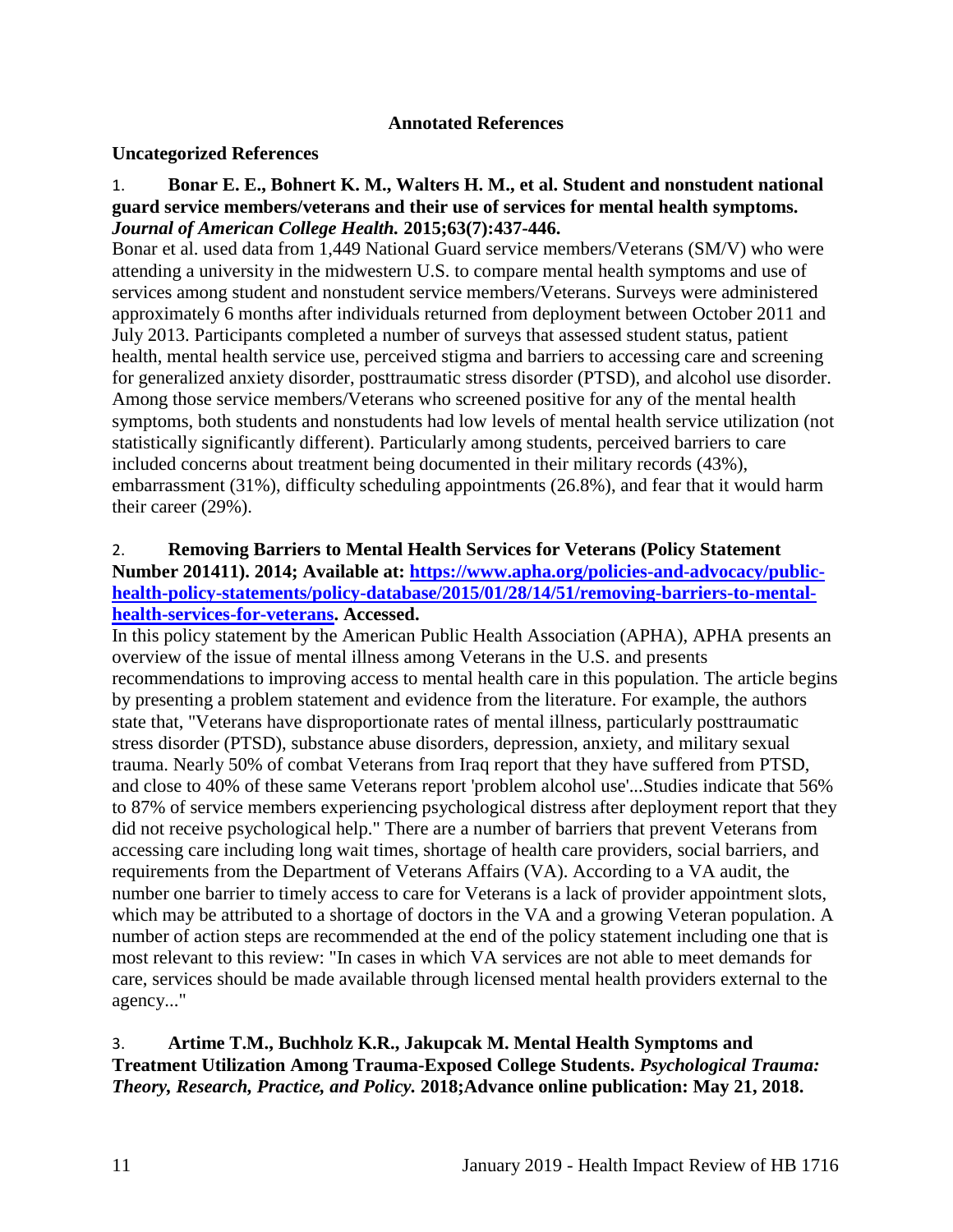Artime, et al. used data from the 2015 American College Health Association National College Health Assessment to describe students impacted by interpersonal violence and student service members/Veterans with combat-related trauma to determine the impact on students' mental health and academics. They also looked at the use of mental health services among these two groups. Annually, approximately 1 million current or former service members use Veterans Affairs educational benefits and this number has been increasing over time. In general, traumaexposed college students have reported mental health concerns, including Post Traumatic Stress Disorder (PTSD), anger, fear, withdrawl, shock, denial, guilt, confusion, nervousness, and distrust. Previous research has also documented that trauma-exposed college students may develop chronic mental health concerns, including depression, suicidal ideation, self-harm, poor self-esteem, interpersonal problems, substance use, and anxiety disorders. Trauma-exposure is also related to poor physical health, difficulty adjusting to campus life, and poorer academic performance (e.g. increased likelihood of college drop-out, lower GPA). They also cited previous research that 84% of trauma-exposed students sought mental health services, but only 5% sought services from campus counseling services. Previous assessments of the National College Health Asssessment suggest that student active duty military members and student Veterans are more likely than non-military/non-Veteran students to use mental health services, but that only 2% of student military members and Veterans used campus counseling services. Other research has found that 43% of student military members and Veterans stated the greatest barrier to accessing mental health services was a desire to avoid mental health treatment on their military record. Other barriers included mental health stigma, concerns about confidentiality, fear of the impact on career, difficulty getting an appointment, and cost of care. Artime et al. analyzed a national sample of 19,861 students. They found approximately 20% had experienced interpersonal violence, combat exposure, or both within the past 12 months. Among student Veterans/service members with combat-related trauma, 52% sought mental health services. Of student Veteran/services members with combat-related trauma and experience with interpersonal violence, 84% sought mental health services. Students experiecing both combat-related trauma and interpersonal violence were 4.5 times more likely than non-trauma exposed students to have sought mental health services in the past year. Overall, the authors found that "trauma-exposed students report poor mental health. Service utilization is high among this population, but campus-based mental health services appear to remain underutilized. Outreach efforts by student life professionals and campus clinicians targeting demographic subgroups could enhance utilization and accessibility of campus resources." In a clinical impact statement, the authors write, "results showed that certain groups of trauma-exposed students experience a number of negative impacts and are more likely to seek help from mental health professionals than the general population. Findings suggest that efforts should be made to improve the use of campusbased mental health services." The authors suggest that low use of campus services may be due to the fact that student Veterans have access to benefits through the VA.

#### <span id="page-12-0"></span>4. **Affairs U.S. Department of Veterans. Study of Barriers for Women Veterans to VA Health Care: Final Report. 2015.**

The U.S. Department of Veterans Affairs, Women's Health Services completed a study to identify barriers female Veterans face in accessing health care through the VA. In 2011, then Secretary of Veteran Affairs, Eric Shinseki called for the formation of a Women Veterans Task Force to examine gaps and barriers in how the VA serves women Veterans and to develop a comprehensive action to plan to address these barriers. This study completed a Barriers to Care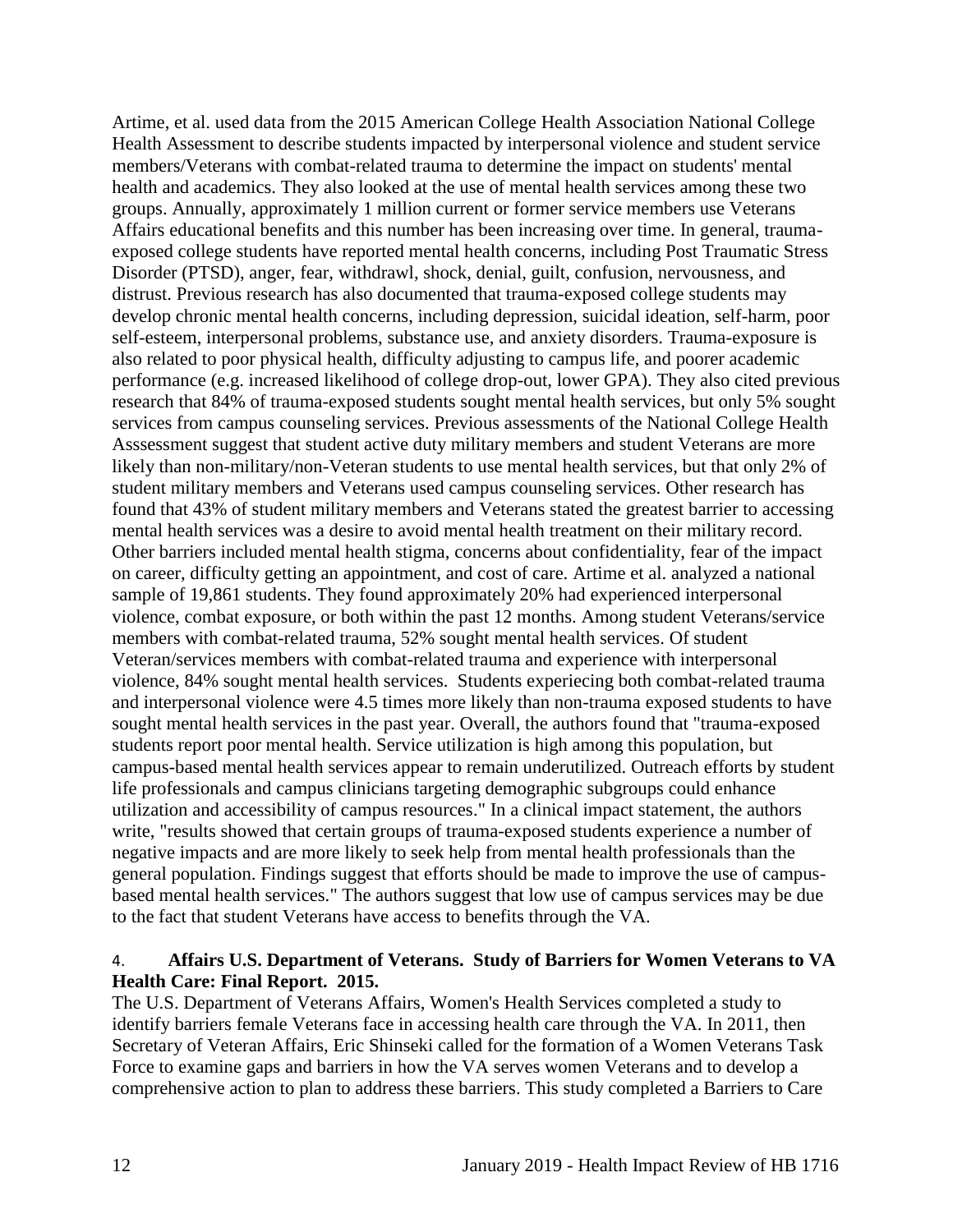survey with 8,532 women Veterans (13.2% response rate) who had and had not used VA health services in the past two years. They identified nine main barriers to acessing care. 1. Comprehension of eligibility requirement and scope of services; 2. Effect of outreach; 3. Driving distance to access care; 4. Clinic location and hours; 5. Chlidcare; 6. Acceptability of integrated care; 7. Gender insensitivity; 8. Mental health stigma; and 9. Safety and comfort. More specific to these barriers, approximately 72% of women who use the VA system do not use the nearest VA facility for care. Of these women, approximately 16% felt that "the women's services I need are not available" and 12% felt that "I do not feel the providers are good" at the nearest VA facility. As part of this question, full-time student Veterans reported "less satisfaction with getting an appointment as soon as needed" compared to other groups as a barrier to reciving care at the VA. The report explains, "women with the least amount of satisfaction with appointing were in the employment group *unable to work or unemlpoyed* and *other committments* (other including full-time homemaker, a full time student, or a full-time care giver to a child or adult parents). Women in these categories may find the least flexibility in adjusting their schedules to accomodate available appointment times." Of mental health care users, approximately one-third of all women with "other committments" ranked their experience getting a mental health appointment as soon as needed as a 1, 2, or 3 out of a 5 point scale (1=poor; 5= outstanding). In addition, the survey found that 71% of female Veterans experienced unwanted sexual attention while in the military, 57% of female Veternas experienced threat or force of sex while in the military, 34% of female veterans experienced depression, 13% of female Veterans experienced Post-Traumatic Stress Syndrome (PTSD), and 2% experienced Traumatic Brain Injury. Overall, 52% of female Veterans indicated a need for mental health care, with 24% of women feeling hesitant to seek mental health services. In addition, 19% of users and 8% of non-users reported avoiding the VA because of past sexual trauma. The authors note, "given the historically male dominated culture and patient base in VA facilities, women who already had misgivings about seeking care may be even more hesitant when faced with barriers of both mental health stigma and gender sensitivity issues." Lastly, while most women felt that safety and comfort factors in VA facilities were adequate, women with disabilities and women who had experienced military sexual trauma expressed less satisfaction with safety and comfort in facilities.

#### 5. **Johnson T.S., Ganz A., Berger S., et al. Service Members Prefer a Psychotherapist Who Is a Veteran.** *Frontiers in Psychology.* **2018;9.**

Johnson et al. conducted online surveys with 77 military personnel to test the hypothesis that military members and Veterans would be more likely to seek mental health services if the potential psychotherapist was also a Veteran. This study is the first to empirically investigate this hypothesis. The authors hypothesize that, due to pervasive mental health stigma in military culture, "service members [may] be relectant to seek mental health help within the military system, but they may be willing to consider a therapist who is not a member of the military...However, using the services of a non-military psychologist may also have percieved setbacks...[service members] often feel that civilians who have not experienced combat are unable to understand what they have gone through." The authors also note that non-military mental health professions may lack cultural competence, language, or understanding of military culture. Their survey found that 91% of military personnel had never sought mental health treatment before joining the military; 58% reported seeking care after joining the military. They found that 77% of respondents said they would prefer to see a psychologist who was a Veteran. This finding held across all groups and demographics (including age, race/ethnicity, gender,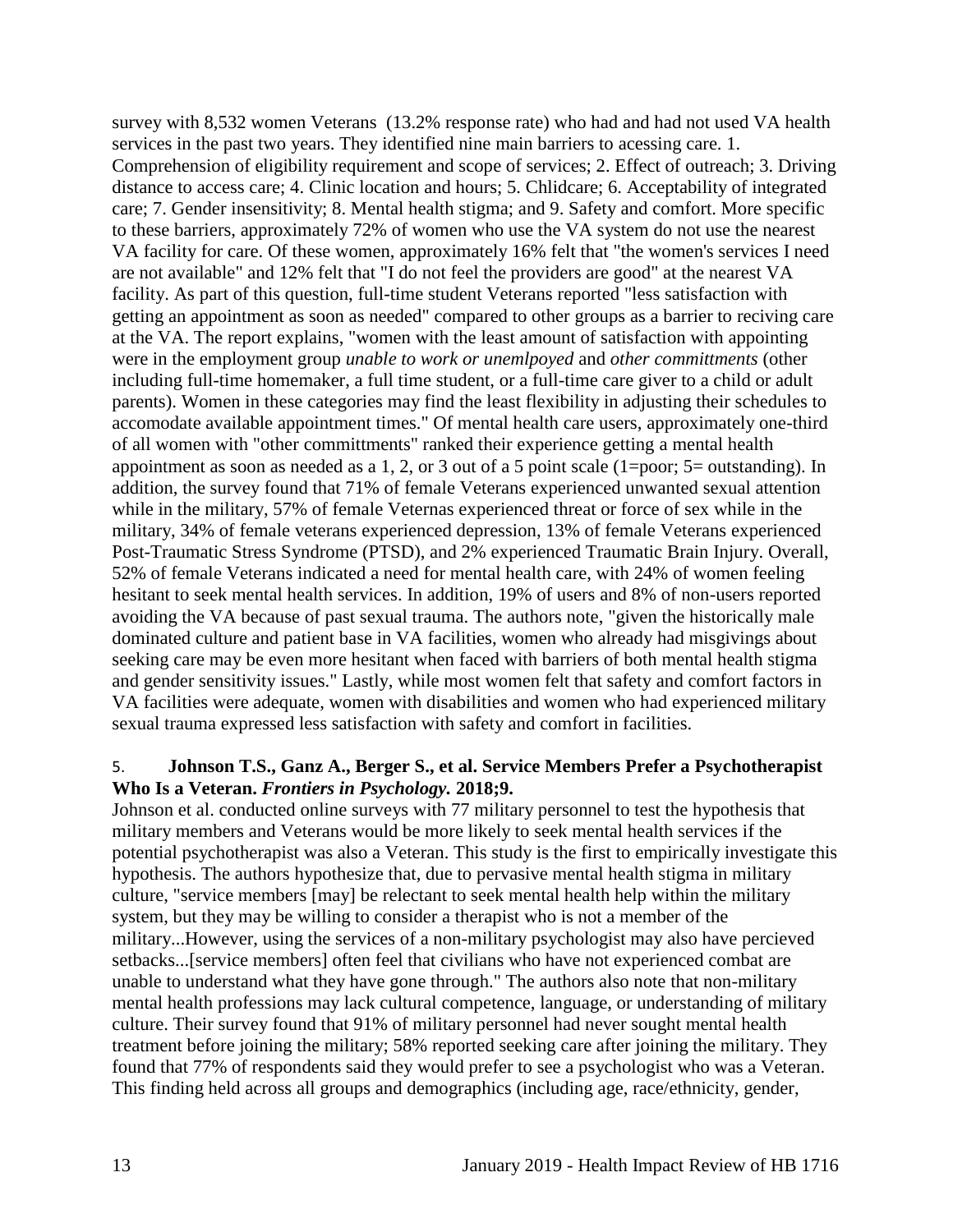education level, characteristics of military service, deployment history, attitudes about psychotherapy in general). In addition, willingness to seek mental health services was higher when the potential psychotherapist was a Veteran. The authors concluded, "findings imply that having the opportunity to recieve treatment by a psychotherapist who is a Veteran may remove barriers for treatment and encourage more service members and Veterans to seek and obtain the help that they need. This can be done by communicating these findings to the military population and by encouraging therapists who have military experience to make this fact known to their potential clients."

## 6. **Cate C.** *Student Veterans' College Experiences: Demographic Comparisons, Differences in Academic Experiences, and On Campus Service Utilization***, University of California, Santa Barbara; 2011.**

Cate compared student Veterans with similar populations to determine the effects of student Veterans' experience on academic performance, college experience, and use of on-site services. Data was collected through surveys that were sent out to members of Student Veterans for America (SVA). Included in the survey data were measures for PTSD (using the Los Angeles Symptom Checklist), measures for deployment-related health factors (using the Deployment Risk and Reliance Inventory), and measures for health and well-being (using the Patient Health Questionnaire). The author compared student Veterans' age, marital status, and race/ethnicity with those of traditional college students and with those currently in the military. Results confirm that student Veterans' demographics more likely represent the average college student than demographics of those receiving benefits from the Department of Veterans Affairs (DVA); this included a greater proportion of Hispanic Veterans attending college than are listed as receiving benefits from the DVA, 11.4% and 5.9%, respectively, and a smaller proportion of African American Veterans attending college than are listed as receiving benefits from the DVA, 3.8% and 11.4%, respectively. The results from the academic demographics of the sample show that the majority of student Veterans transferred from a 2-year college (57.5%); the main reason for this being relocation for personal reasons and relocation due to military assignment. Nearly three quarters (72.6%) of the sample were undergraduate students. Nearly 86% of the sample reported that their overall health was good to excellent; however, nearly 36% reported being diagnosed with at least one mental health diagnosis. A large majority of student Veterans reported using oncampus services including the Veteran's Affairs Office (82%), Financial Aid (76%), and oncampus student health services (34%). Only 14% of respondents reported using the counseling center; however, a majority of those student Veterans' reported benefits and positive experiences from using this service. This present study provides evidence that student Veterans significantly differ from traditional students and the author suggests that post-secondary schools should be cautious about combining all students into the same category when considering on-campus services.

## <span id="page-14-0"></span>7. **Niv N., Bennett L. Veterans' Mental Health in Higher Education Settings: Services and Clinician Education Needs.** *Psychiatric Services.* **2017;68(6):636-639.**

Niv and Bennett conducted phone interviews with directors of mental health services at 80 California colleges to determine what services are availble for student Veterans and to identify gaps in training. The authors summarize past research showing that Veteran students experience higher risks of psychosocial, academic, and mental health concerns compared to non-Veteran students. Of the participating schools, 18 did not offer any mental health services, and half of the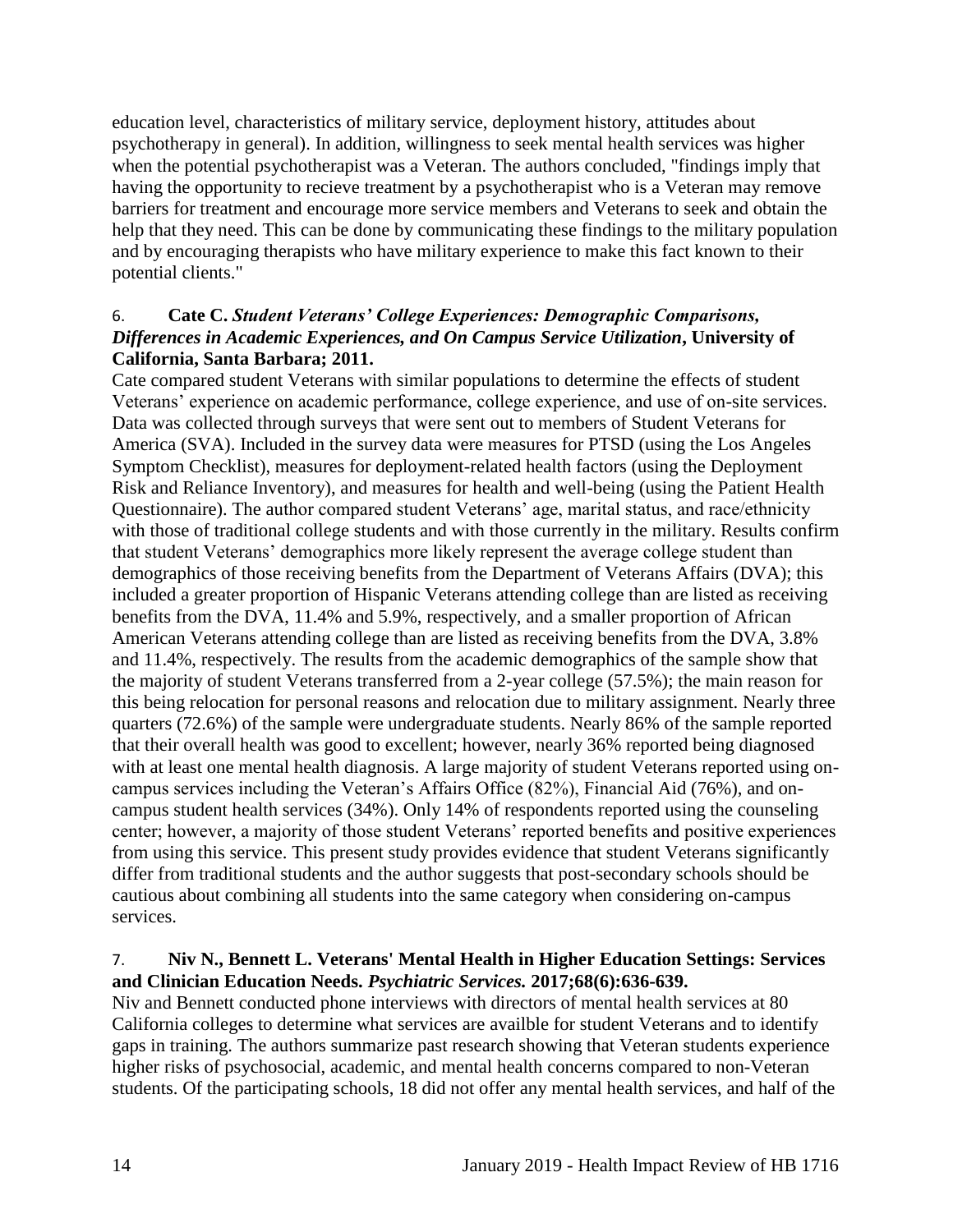schools did not ask about Veteran status. Only 4 of the schools employed a mental health counselor with training or experience in military culture. In addition, less than 30% of participating schools provide combat-related education to students, faculty, and staff, and directors identified the need for numerous veteran-related mental health training topics.

## 8. **Currier J. M., McDermott R. C., Sims B. M. Patterns of help-seeking in a national sample of student veterans: a matched control group investigation.** *General hospital psychiatry.* **2016;43:58-62.**

Currier, McDermott, and Sims investigated the methods that student Veterans use to seek help for mental health-related concerns. They matched 945 Veteran to 2,835 non-Veteran students from 57 institutions of higher education using data from the Health Mind Study (HMS) out of the University of Michigan School of Public Health between 2011 and 2015. The authors selected Veterans who had completed assessments of help-seeking and then matched them by gender, age, and race to non-Veteran students. After analysis, researchers found that both groups seek professional help from clinicians at comparable rates; however, Veteran students were more likely to seek help from a religious counselor than their non-Veteran counterparts. Both groups were more likely to seek help from nontraditional sources. While about 21% of Veteran students expressed moderately severe levels of depression, there was a 1:2 ratio of help-seekers to helprejecters. The authors conclude that these findings represent a real need for community-based models of mental healthcare for student Veterans.

## <span id="page-15-0"></span>9. **Department of Veterans' Affairs/Department of Defense Clinical Practice Guideline for the Management of Major Depressive Disorder. 2016; Available at:**

**[https://www.guideline.gov/summaries/summary/50325.](https://www.guideline.gov/summaries/summary/50325) Accessed February 21, 2017.** The National Guideline Clearinghouse is a publicly available database produced by the Agency for Healthcare Research and Quality in partnership with the American Medical Association and the American Association of Health Plans Foundation. The database contains evidence-based clinical practice guidelines for a wide range of topics that all meet a specific set of criteria for inclusion. This particular guideline from the Department of Defense and the Department of Veterans Affairs includes a number of recommendations that are organized into five sections: identification, assessment and triage, treatment setting, management, and other treatment considerations. Each recommendation is given a strength rating based on the balance of potential desirable versus undesirable outcomes. The basis for this guideline regarding major depressive disorder (MDD) is based on a literature review that included 1,042 full-length articles. For example, one of the recommendations under treatment is, "we recommend that patients with complex MDD (severe, chronic or recurrent) be offered specialty care by providers with mental health expertise in order to ensure better outcomes and effective delivery of evidence-based treatment strategies." This recommendation is then discussed in further detail and the relevant literature is cited with the findings that patients who were referred to mental health care settings with behavioral health specialists had significantly better outcomes than those who remained in an integrated primary care setting.

### <span id="page-15-1"></span>10. **Association American Psychological. Evidence-Based Practice in Psychology: APA Presidential Task Force on Evidence-Based Practice. 2006;61(4):271-285.**

The American Psychological Association (APA) created a policy indicating that the evidencebase for a psychological intervention should be evaluated using both efficacy and clinical utility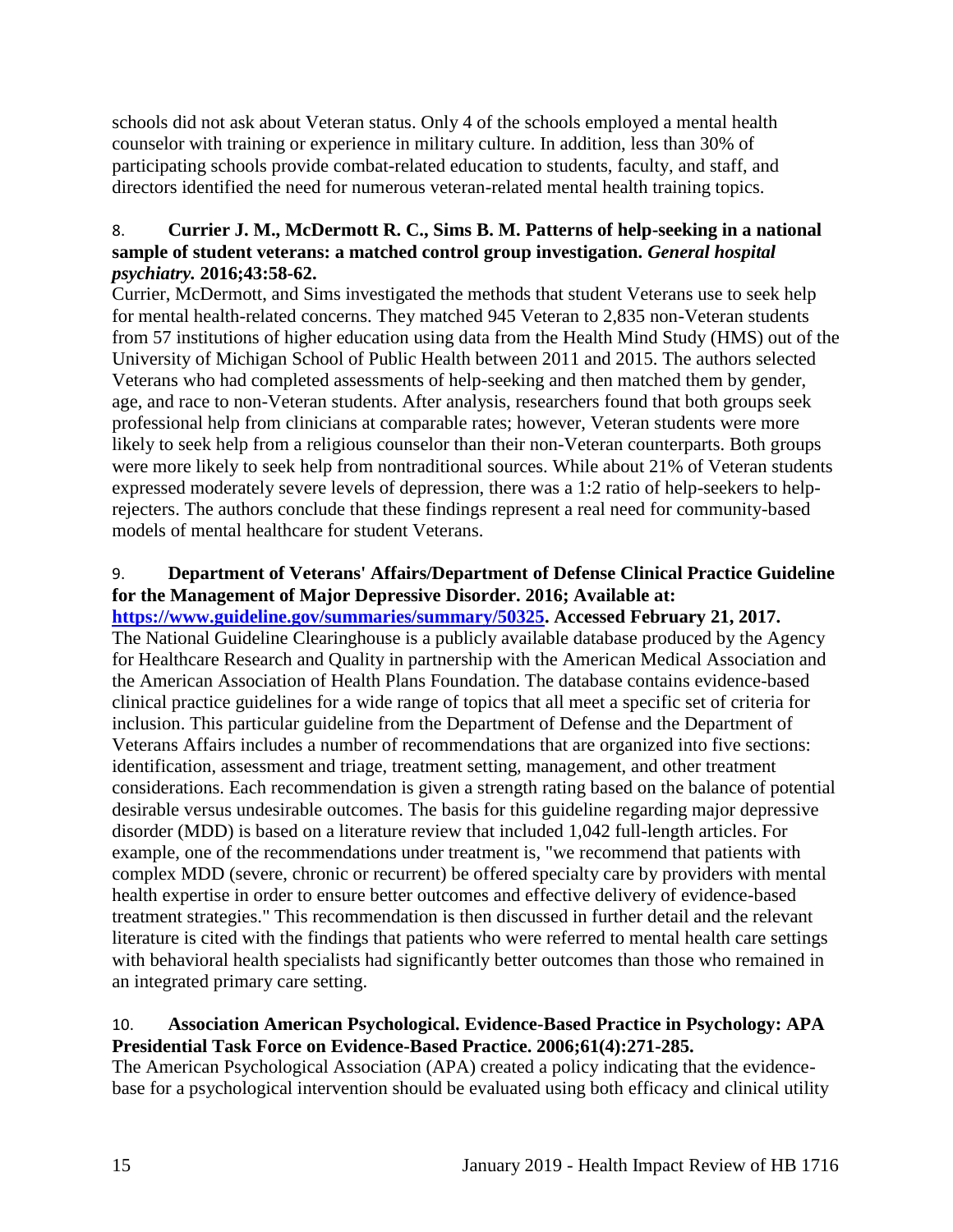as criteria. The Association President appointed the APA Presidential Task Force on Evidence-Based Practice, and the task force published this document with the primary intent of describing psychology"s commitment to evidence-based psychological practices. This document also references many research articles providing evidence for the efficacy of a number of psychological treatments and interventions. The reference list for this document highlights the growing body of evidence of treatment efficacy from the 1970s through 2006. Note that this does not indicate that all treatments are effective, but rather than there is a very large body of evidence supporting that evidence-based treatments are available.

### <span id="page-16-0"></span>11. **DAV. Women Veterans: The Journey Ahead. 2018.**

This 2018 report by DAV (Disabled American Veterans) summarizes findings and recommendations for the Department of Veterans Affairs to improve services specific to female Veterans related to health care, mental health, community care, shelter, legal concerns, education, disability benefits, and financial security. The report found that female Veterans were more likely to use mental health services than male Veterans, though both men and women experience barriers to accessing mental health care. Although specific to female Veterans, DAV included a recommendation to "remove existing barriers and improve access to mental health programs" and explore innovative programs for providing care. The report also provides information about male and female student Veterans. It notes that, following the GI bill, approximately 51% of Veterans go on to higher education. In 2015, 149,375 female Veterans used VA education benefits and a higher percentage of female Veterans were enrolled in college compared to non-Veterans across all age ranges (for example, 33.7% of female Veterans aged 18-34 were enrolled in college, compared to 27% of female non-Veterans). However, the report notes that "Veterans as a whole face a large number of challenges in postsecondary education...mental health issues may pose particular problems for student Veterans." The report notes that student Veterans are at greater risk of alcohol problems, fights, and isolation. In addition, traumatic brain injury may pose both physical and congitive challenges for student Veterans. The report also notes that male and female student Veteras are, "often hesitant to seek out help when they have a problem, whether it concerns mental health or academics" and suggests that institutions take a more pro-active role in reaching out to student Veterans.

#### <span id="page-16-1"></span>12. **Barry A. E. Student service members/veterans participating in higher education: What we know to date.** *Journal of American College Health.* **2015;63(7):415-417.**

In this special issue, Barry presents an overview of what is known about student service members/Veterans participating in higher education. It is estimated that 1 out of every 3 persons deployed in support of Operation Enduring Freedom and Operation Iraqi Freedom will experience a traumatic brain injury, posttraumatic stress disorder, or a major depressive episode. These kinds of mental health issues, including generalized anxiety, have been shown to have a direct negative effect on the academic adjustment of these students. When comparing outcomes of students service members/Veterans and their civilian counterparts, student service members/Veterans exhibit a higher likelihood of self-harm. Student service members/Veterans who identify as lesbian, gay, or unsure exhibit significantly greater rates of outcomes such as feeling hopeless or exhausted, overwhelming anxiety, and personal stressors. The author concludes that at a minimum, "...providers in the primary care setting and counseling centers on campus screen for the presence of mental health conditions among student service members/Veterans and be trained and ready to employ best practices in the treatment of mental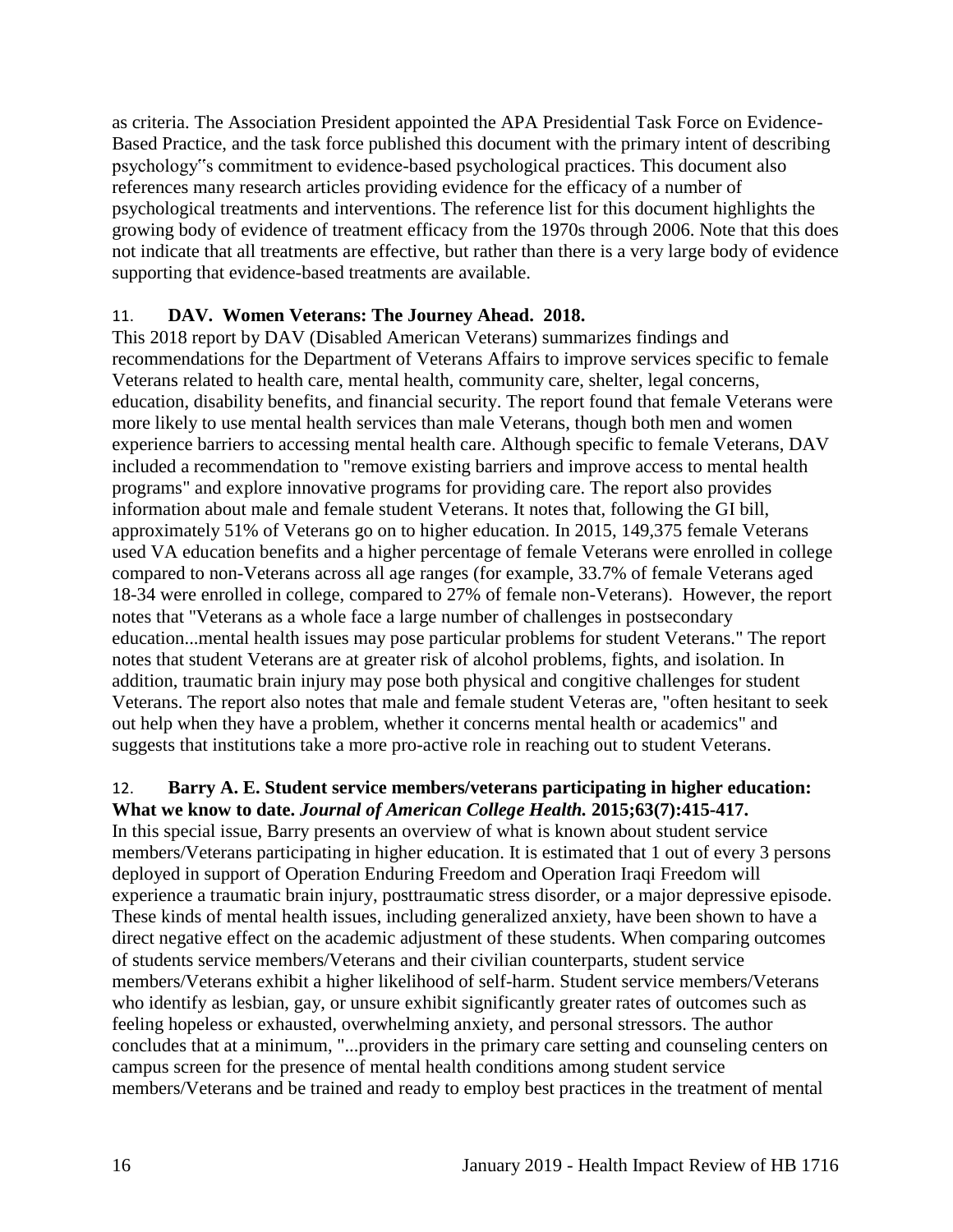health conditions, such as depression, anxiety, and posttraumatic stress, and able to refer to and coordinate with other mental health professionals in Veterans Administration primary care settings."

#### <span id="page-17-1"></span>13. **Barry A.E., Whiteman S., Wadswroth S.M., et al. The alcohol use and associated mental health problems of student service members/veterans in higher education.** *Drugs: Education, Prevention and Policy.* **2012;19(5):415-425.**

Using a sample of student service members/Veterans and civilian students attending institutions of higher education in the Midwest, Barry et al. examined whether student service members/Veterans drink more frequently or in higher quantities than their non-service peers and whether the links between drinking and health-related outcomes are different for these two populations. The total study sample included 145 student service members/Veterans and 136 civilian students. The results from the analysis demonstrated that there was no difference between students in terms of their frequency of drinking in the past year or binge drinking. For student service members/Veterans, binge drinking was positively correlated with symptoms such as depression, anxiety, and posttraumatic stress disorder. This association was not see among civilian students. The authors conclude that given these results, it is important for colleges and universities to undertake deliberate and significant efforts to assess the health of students service members/Veterans on campus and provide services that will allow them to effectively transition from military life to college life.

## <span id="page-17-2"></span>14. **Barry A.E., Whiteman S.D., MacDermid Wadsworth S. Student service members/veterans in higher education: A systematic review.** *Journal of Student Affairs Research and Practice.* **2014;51(1).**

This systematic review by Barry et al. includes 13 empirical investigations that examined outcomes among student service members/Veterans in institutions of higher education. Looking at only the most relevant findings, a number of studies looked at the association between alcohol use and mental health-related outcomes and found that compared to civilian students, binge drinking among student service members/Veterans was positively associated with problem drinking, psycho-somatic symptoms, and posttraumatic stress disorder (PTSD). One study also noted that symptoms of PTSD among student service members was predicted by documented combat exposure but social support predicted fewer symptoms. Further research has examined health-risk behaviors among student service members/Veterans compared to their civilian peers and has shown that student service members/Veterans are more likely to behave in ways that are risky to their health. For example, "...when compared to civilian peers and non-Operation Enduring Freedom (OEF) and Operation Iraqi Freedom (OIF) Veterans, OEF/OIF Veterans ( $n =$ 406) were more likely to use smokeless tobacco, have been in a physical fight, ridden a motorcycle, and carried a weapon within the past year." Given these differences, the authors conclude that institutions of higher education need to be prepared to meet the unique health needs of their student service members/Veterans population and the data presented within should serve as a call to action for policy makers and practitioners alike.

### <span id="page-17-0"></span>15. **Blosnich J. R., Kopacz M. S., McCarten J., et al. Mental health and self-directed violence among student service members/veterans in postsecondary education.** *Journal of American College Health.* **2015;63(7):418-426.**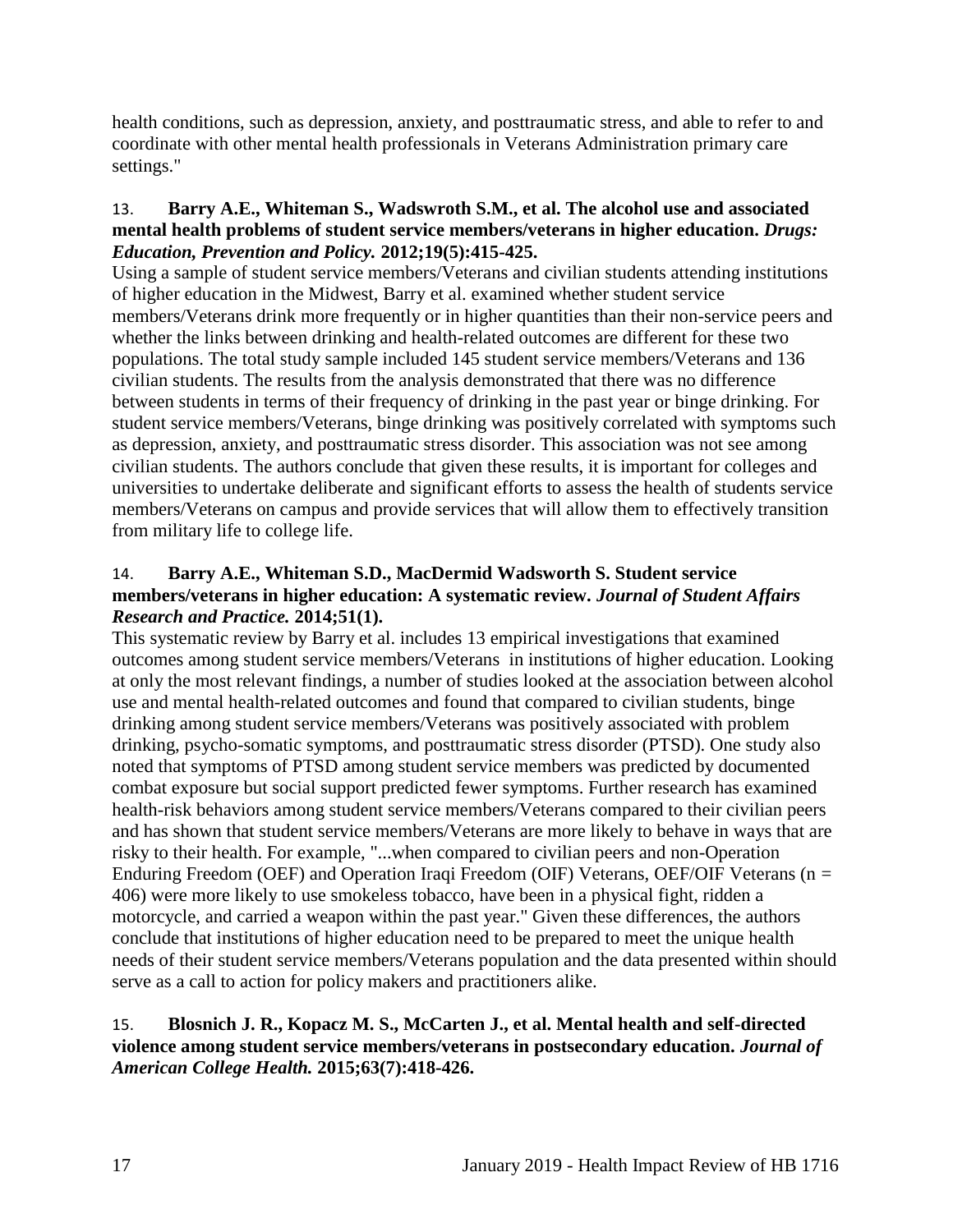This study used the Fall 2011 National College Health Assessment to examine the prevalence of psychiatric diagnoses and suicide-related outcomes among a sample of student service members/Veterans. The study sample included 27,774 respondents from 44 institutions of higher education and of these, 706 (or 2.6%) identified as service members/Veterans. Compared to their civilian counterparts, a significantly higher proportion of student service members/Veterans reported a psychiatric diagnosis (20.4% vs. 27.0%) but these two populations did not significantly differ in terms of crude prevalence of suicidal ideation, suicide attempt, or selfharm. However, after adjusting for covariates and demographic characteristics, there was no difference between student service members/Veterans and students without military service in terms of psychiatric diagnosis, suicidal ideation, or suicide attempt. There was a significantly increased odds of self-harm among student service members/Veterans compared to other students after adjusting. The authors recommend that college campuses need to focus outreach initiatives on the mental health needs of student service members/Veterans and help them to identify appropriate services.

<span id="page-18-0"></span>16. **Green S., Nurius P. S., Lester P. Spouse psychological well-being: A keystone to military family health.** *Journal Of Human Behavior In The Social Environment.* **2013;23(6).** Green et al. aimed to understand the predictors of military spouse psychosocial vulnerability in a sample of female civilian spouses. The sample population consisted of 171 families with an active duty Army and Marine Corps parent from two West Coast, U.S. military bases. Study interviewers obtained information about deployment factors, socioeconomic resources, social support, psychological health, family strain, stressors, and environment. The authors found that military spouses who were at greatest risk for psychological distress were more likely to report low levels of social support. Further, family stressors, strain, and resources were all predictive of psychological health even after controlling for deployment and socioeconomic factors. The authors also point to the pressure that is felt by overburdened spouses and the potential benefit of problem solving and goal setting in order to not only break down larger goals, but also to manage the stress that prohibits them from utilizing services.

### <span id="page-18-1"></span>17. **Kazis Lewis, Miller Donald, Clark Jack, et al. Health-related quality of life in patients served by the Department of Veterans Affairs.** *Archives of Internal Medicine.*  **1998;158:626-632.**

Kazis et al. used data from the Veterans Health Study, a 2-year prospective survey of the VA patient population receiving ambulatory care in the greater Boston, Massachussetts area, to determine an association between Veteran status and health-related quality of life (HRQoL). The authors also compared HRQoL to medical history, depression, sociodemographic information (age, educational attainment, race, marital status, and income), and military experience. A total sample of 1,667 VA ambulatory patients were selected, of which 18% were 22-49 years old, 29% were 50-64 years old, and 52% were 65-90 years old. Depression was most common in the youngest group (51%) compared to the other age groups. This was also true for chronic low-back pain and alcohol-related disorders. Seven out of the eight measures for HRQoL, with exception to physical health, were lowest (worse health) among the youngest age group; however, all age groups scored lower than their nonveteran counterparts. While education and income added relatively little power to the overall model, other demographic data such as age and income explained almost half of the variance in mental health.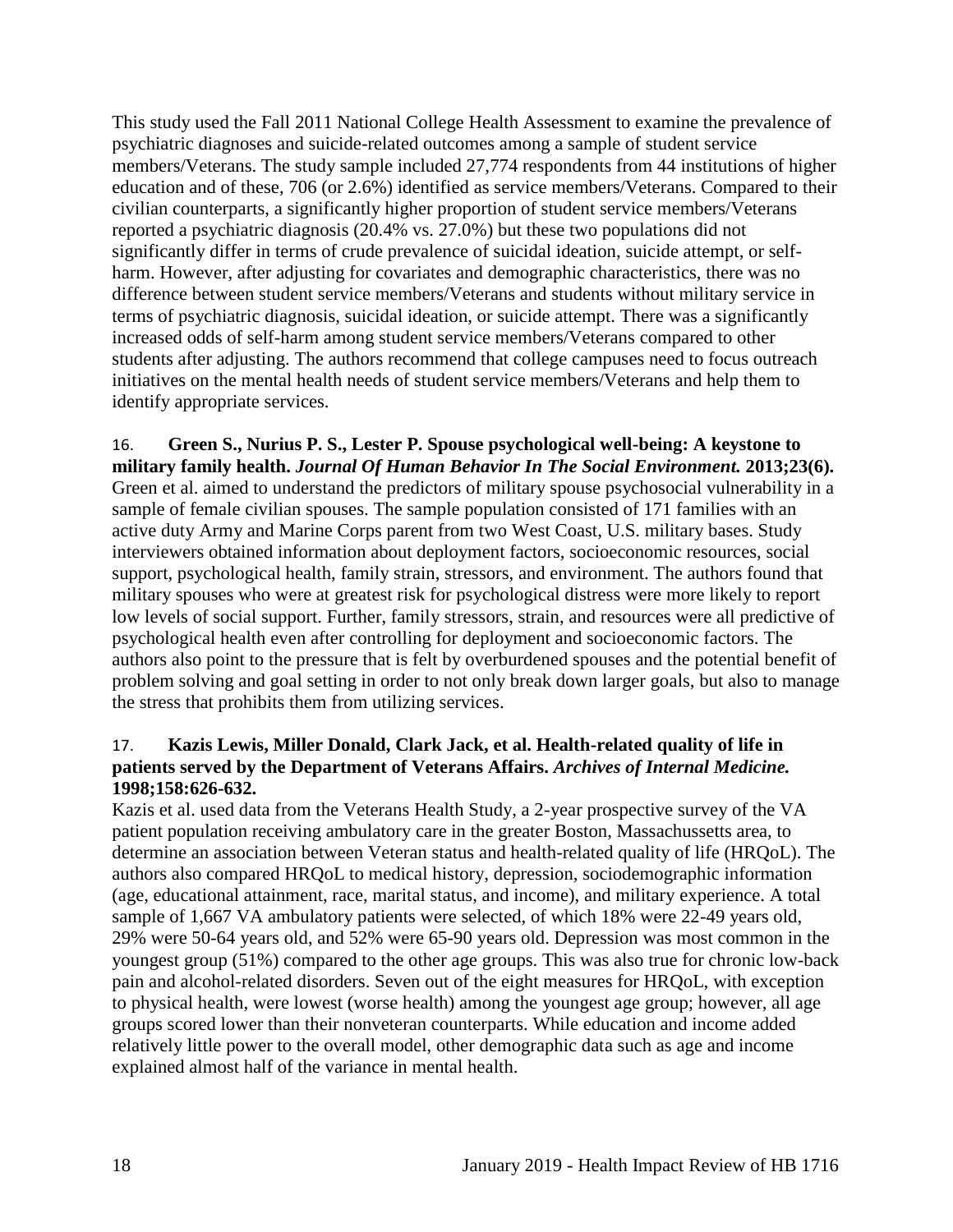#### <span id="page-19-0"></span>18. **Schonfeld L., Braue L. A., Stire S., et al. Behavioral health and adjustment to college life for student service members/veterans.** *Journal of American College Health.*  **2015;63(7):428-436.**

Schonfeld et al. conducted a cross-sectional design using surveys to explore whether student service members/Veterans experience mental health problems and whether such problems may have an effect on self-reported adjustment problems to civilian life. A total of 173 student service members/Veterans from a large southwestern university responded. Demographic and military information were compared to behavioral health status data from several measurement tools including the Alcohol, Smoking and Substance Involvement Screening Test (ASSIST), the Posttraumatic Stress Disorder Checklist Civilian Version (PCL-C), the Patient Health Questionnaire-9 (PHQ-9), and the Veterans RAND 12 Item Health Survey (VR-12). The authors found while the majority of student service members/Veterans appear to be well-adjusted, there was still a significant percentage who experience mental and emotion problems, with PTSD and depression being the most prevalent. Overall, 28.3% of participants reported having a challenging time adjusting to college life after the military.

#### <span id="page-19-2"></span>19. **Trautmann J., Alhusen J., Gross D. Impact of deployment on military families with young children: A systematic review.** *Nursing outlook.* **2015;63(6):656-679.**

In this systematic review, Trautmann et al. aimed to describe the impact of deployment on the mental health of military families with young children post September 11th. The authors searched for literature published between 2001 and 2014 and found 26 studies that fit within their inclusion criteria. Evidence indicates that frequent and lengthier deployments are associated with increased stress and depressive symptoms among parents, poorer general well-being, and particularly high rates of mental health problems among military spouses raising young children alone during deployments. Among children the authors found that kids who are separated from a deployed parent experience higher rates of emotional and behavioral problems. The literature also suggests that deployment is associated with increased health care utilization and child maltreatment and neglect. The authors conclude by indicating that more research is necessary to better understand the mental health needs of military families, particularly those with infants and young children, so that evidence-based interventions can be tailored to best suit their needs.

#### <span id="page-19-1"></span>20. **Gynecologists American College of Obstetricians and. Health Care for Women in the Military and Women Veterans: Committee Opinion. Committee on Health Care for Underserved Women. 2012.**

In this report, the American College of Obstetricians and Gynecologists (ACOG), Committee on Health Care for Underserved Women summarizes the unique health care needs of women serving in the military and women Veterans. They also provide recommendations to provide more comprehensive care to female activity duty service members and Veterans. ACOG acknowledges that "military services, particularly deployment to war zones and combat exposure, can increase the risk of mental health problems, and Veterans (including women Veterans) have significantly elevated rates of psychiatric illness, including depression, post traumatic-streess disorder (PTSD), and substance [use] compared to their civilian counterparts." Women in the mililtary experience high prevelance of posttraumatic stress disorder, intimate partner violence, and military sexual trauma. In addition, women who are actively deployed or exposed to combat situations have higher levels of posttraumatic stress disorder, depression during pregnancy, and postpartum depression than women who have not served in the military.